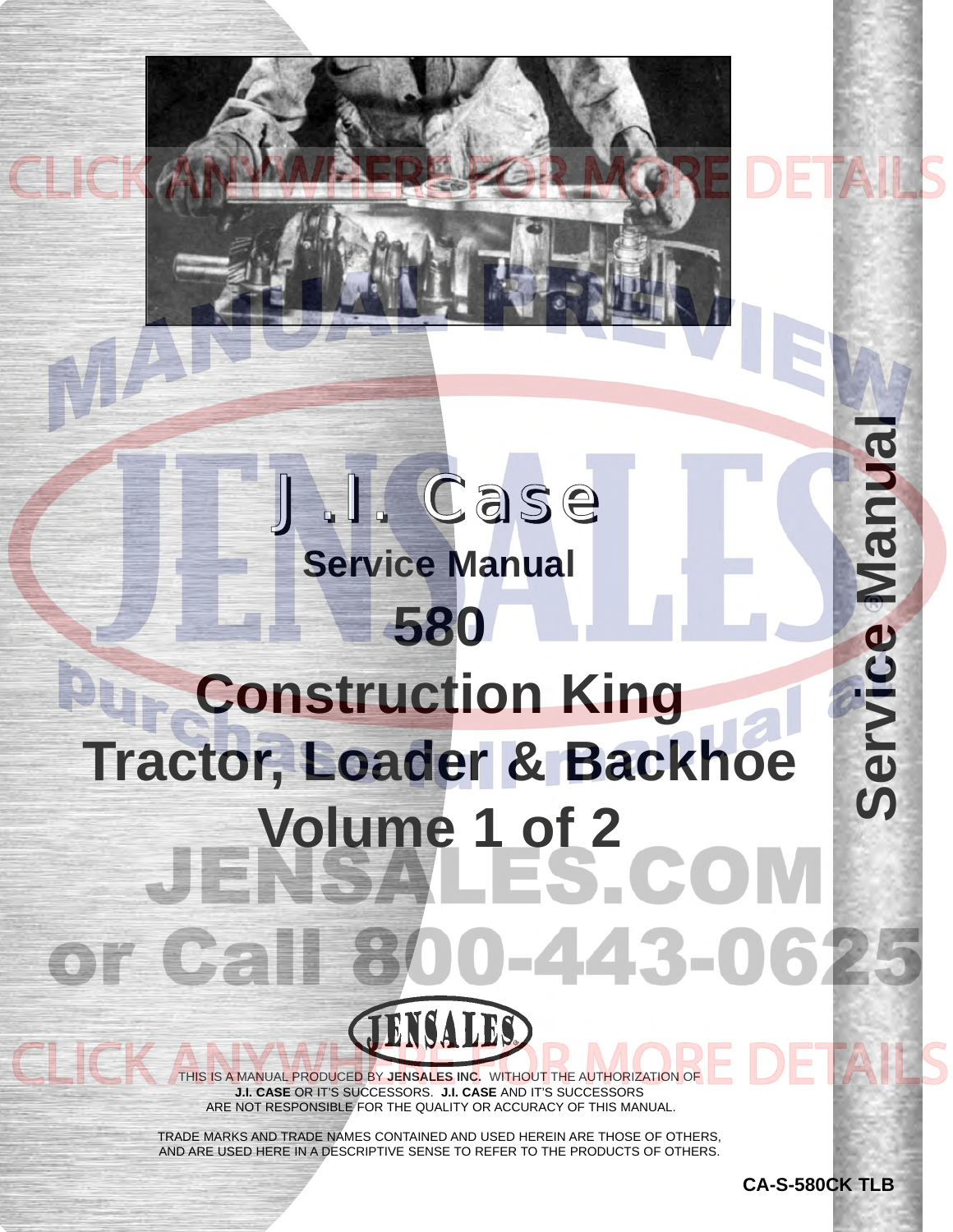### **S80CK LOADER-BACKHOE AND FORKLIFT TABLE OF CONTENTS**

|                         | <b>SERIES/SECTION</b>                                                                                                                                                                                                                                                                                                                                 | <b>SECTION NO.</b> | FORM NO.                                                                             |
|-------------------------|-------------------------------------------------------------------------------------------------------------------------------------------------------------------------------------------------------------------------------------------------------------------------------------------------------------------------------------------------------|--------------------|--------------------------------------------------------------------------------------|
|                         | <b>GENERAL</b><br>Specifications for 188 Dynaclonic Diesel and 159 Powr-Torq                                                                                                                                                                                                                                                                          |                    | 9-77011                                                                              |
| $\overline{\mathbf{2}}$ | <b>ENGINES</b><br>Cylinder Head and Valves - 148, 159, 188 and 201 Spark<br>Cylinder Head and Valves - 188 Diesel Engines  2014<br>Engine Block Assemblies - 188G, 159G, 148G Spark Ignition<br>Engine Block Assembly - 188D Diesel Engine  2024                                                                                                      |                    | 9-80512<br>9-80473<br>9-76995<br>9-77005                                             |
| 3 <sup>1</sup>          | <b>FUEL SYSTEM</b><br>Fuel System and Filters - 188D Diesel Engine  3010<br>Fuel System and Filters - 188G Spark Ignition Engine  3110<br>Roosa Master Model DB Fuel Injection Pump  3012<br>Model 267 Series Zenith Carburetor  3033<br>Adjusting the 580 Diesel Construction King Throttle<br>Adjusting the 580 Gasoline Construction King Governor |                    | 9-78785<br>9-79065<br>9-78795<br>9-78806<br>9-77016<br>9-75492<br>9-77541<br>9-77521 |
| 4                       | <b>HYDRAULICS</b>                                                                                                                                                                                                                                                                                                                                     |                    | $\left( R\right)$<br>9-72562                                                         |
|                         | Break-Away Couplings and Portable Hydraulic Cylinders  4019.                                                                                                                                                                                                                                                                                          |                    | 9-72562<br>9-72562<br>9-72562<br>9-74197                                             |
| 5                       | <b>STEERING</b>                                                                                                                                                                                                                                                                                                                                       |                    | 9-75521                                                                              |
|                         | Power Steering Oil Filter<br>. 42 .<br>Steering Cylinders and Adjustment<br>Steering Axle and Wheel Bearings<br>National Communications 55                                                                                                                                                                                                            |                    | 9-80991<br>9-80611<br>9-80671<br>9-80622<br>9-80632                                  |
| 6                       | <b>POWER TRAIN</b><br>Torque Converter - Power Shuttle Hydraulic Pump  43                                                                                                                                                                                                                                                                             |                    | 9-80601                                                                              |
|                         | Torque Converter, Power Shuttle Countershaft, Control Valve<br>Four Speed Transmission and Final Drive  65<br>Hydraulic Pump (For Draft-O-Matic System)  DD                                                                                                                                                                                           |                    | 9-80761<br>9-80651<br>9-80641<br>9-80771<br>9-80781<br>9-80792<br>9-77061            |
|                         |                                                                                                                                                                                                                                                                                                                                                       |                    |                                                                                      |

 $\ddot{\phantom{a}}$ 

 $\frac{3}{2}$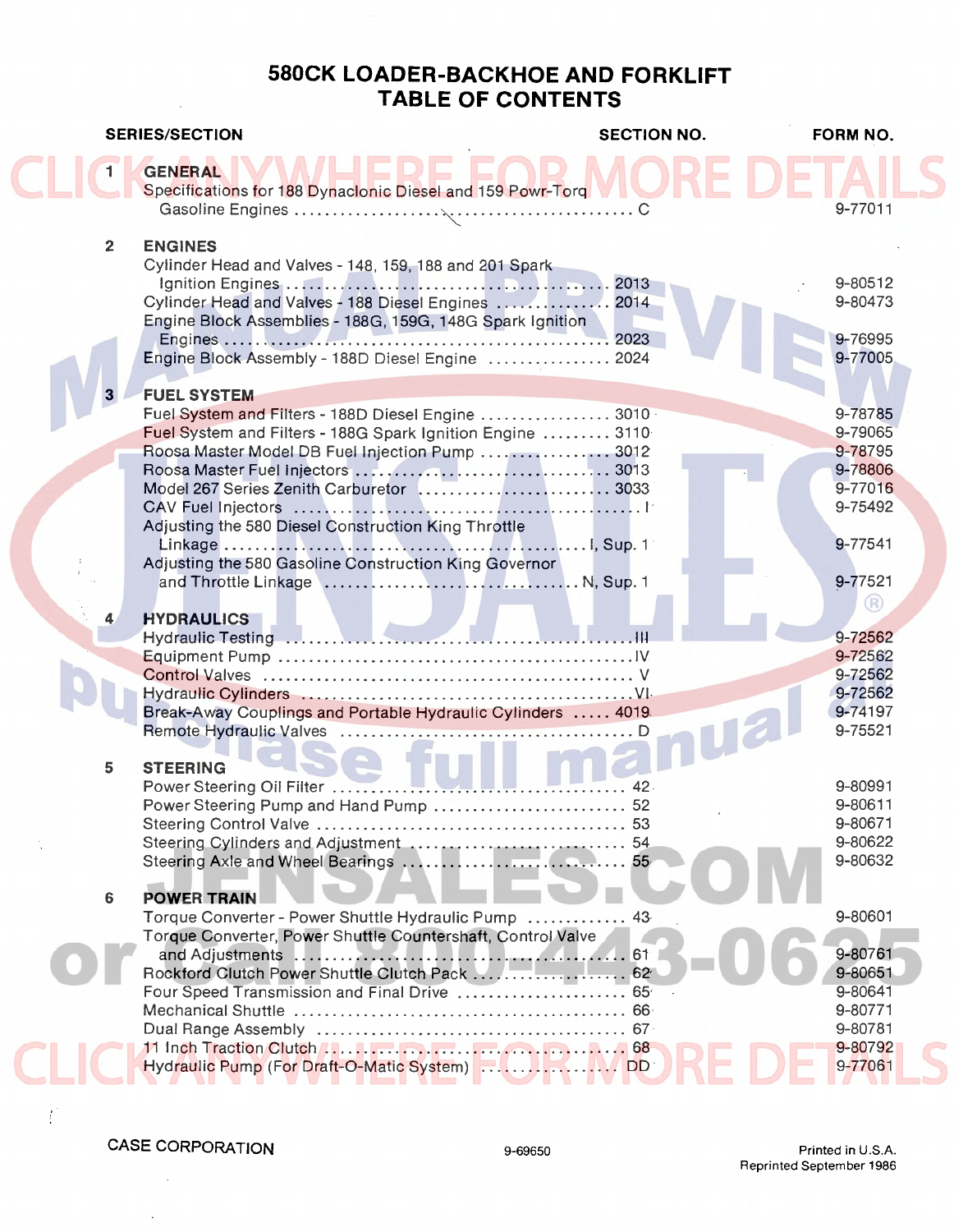|                   | <b>SERIES/SECTION</b>                                                                                                                                                                                                                                                                                                        | <b>SECTION NO.</b> | FORM NO.                                                                                    |
|-------------------|------------------------------------------------------------------------------------------------------------------------------------------------------------------------------------------------------------------------------------------------------------------------------------------------------------------------------|--------------------|---------------------------------------------------------------------------------------------|
| 6                 | <b>POWER TRAIN (Continued)</b><br>Draft-O-Matic Hydraulic System, Valve, Rockshaft Assembly  R<br><b>Power Shuttle (Converter Dump in Neutral Circuit) Prior to William</b>                                                                                                                                                  |                    | 9-77081<br>9-77122                                                                          |
|                   | Power Shuttle (Converter Charged in Neutral Circuit) Tractor<br>11 Inch Torque Converter, Before Tractor Serial No. 8314666  X<br>11 Inch Torque Converter, Serial No. 8314666 and after  X<br>Summary of Power Shuttle Adjustments                                                                                          |                    | 9-78102<br>9-77141<br>9-77151<br>9-77162<br>9-78091<br>9-78540<br>9-77951                   |
| 7                 | <b>BRAKES</b><br>Differential Brakes, Differential Lock and Parking Brake  74.                                                                                                                                                                                                                                               |                    | 9-80691                                                                                     |
| 8<br>$\mathbf{9}$ | <b>ELECTRICAL</b><br>Wiring Diagrams - 580 Loader Backhoe<br>Electrical System - Generator Charging System, Cranking Motor F'<br>Battery Servicing and Testing National Communications and Battery Servicing and Testing National Communication<br>Wiring Diagram - 580 Forklift, Spark Ignition<br><b>MOUNTED EQUIPMENT</b> |                    | 9-77171<br>9-77023<br>9-74625<br>9-75366<br>9-75377<br>9-75399<br>9-77991<br>9-77971<br>(R) |
|                   | Miscellaneous Tractor Components  VII                                                                                                                                                                                                                                                                                        |                    | 9-72562<br>9-72562<br>9-72562<br>9-72581                                                    |
| 10                | <b>TROUBLESHOOTING</b><br>Hydraulic Testing - Torque Converter, Power Shuttle  101<br>Torque Converter, Rockford Power Shuttle  162                                                                                                                                                                                          |                    | 9-80982<br>9-80801<br>9-80481                                                               |
|                   |                                                                                                                                                                                                                                                                                                                              |                    |                                                                                             |

# JENSALES.COM or Call 800-443-0625 **CLICK ANYWHERE FOR MORE DETAILS**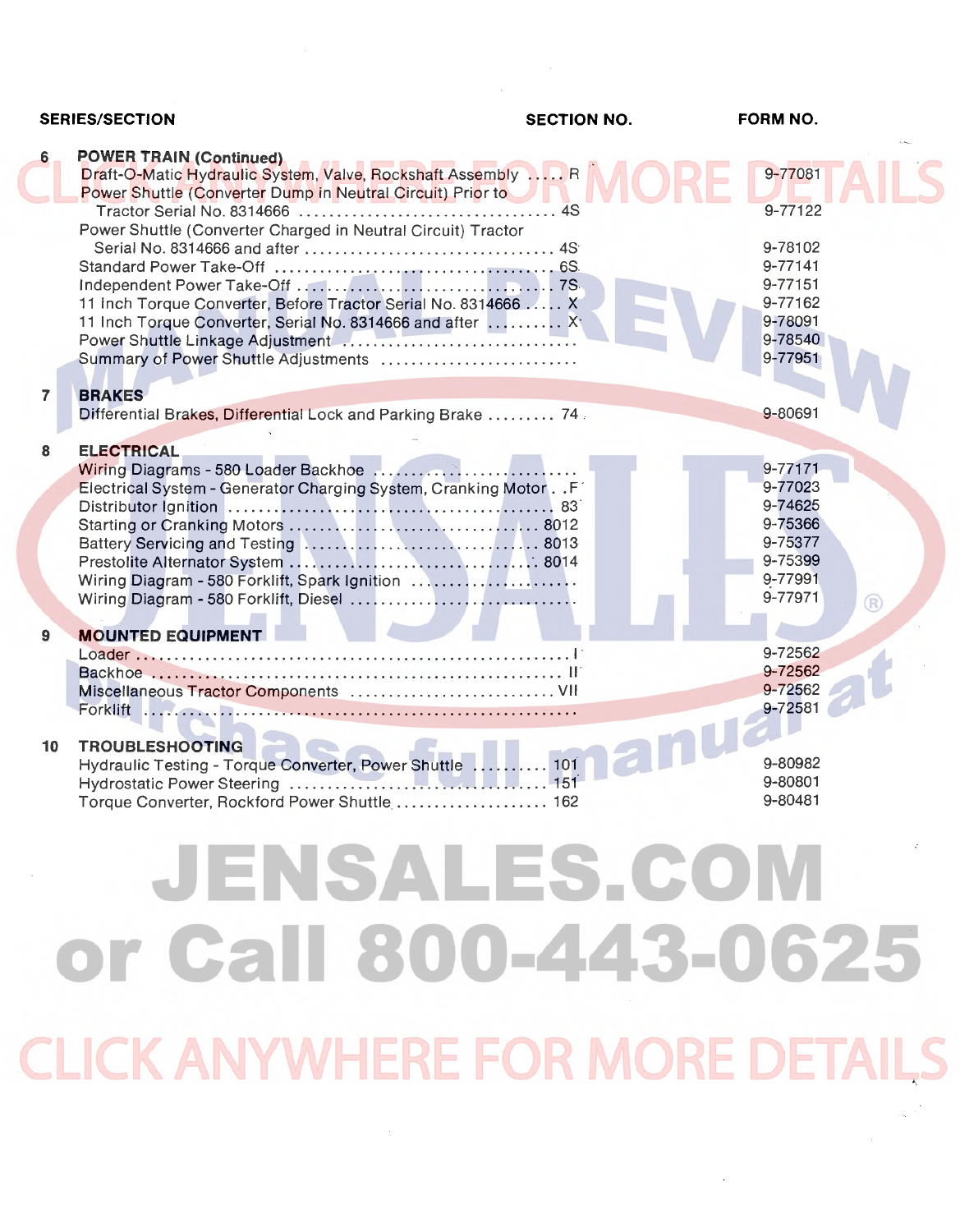### **ICK ANYWHERE FOR MORE DETA**

### Section EVIEW VIAN 2013

### CYLINDER HEAD AND VALVES

148, 159, 188 AND 201 **SPARK IGNITION ENGINES** 

### **TABLE OF CONTENTS**

| Cylinder Head and Components |
|------------------------------|
|                              |
|                              |
| Rocker Arm Assembly          |
| 14.15                        |
|                              |
|                              |
|                              |
|                              |
|                              |
|                              |
|                              |
|                              |

 $\left( \mathsf{R}\right)$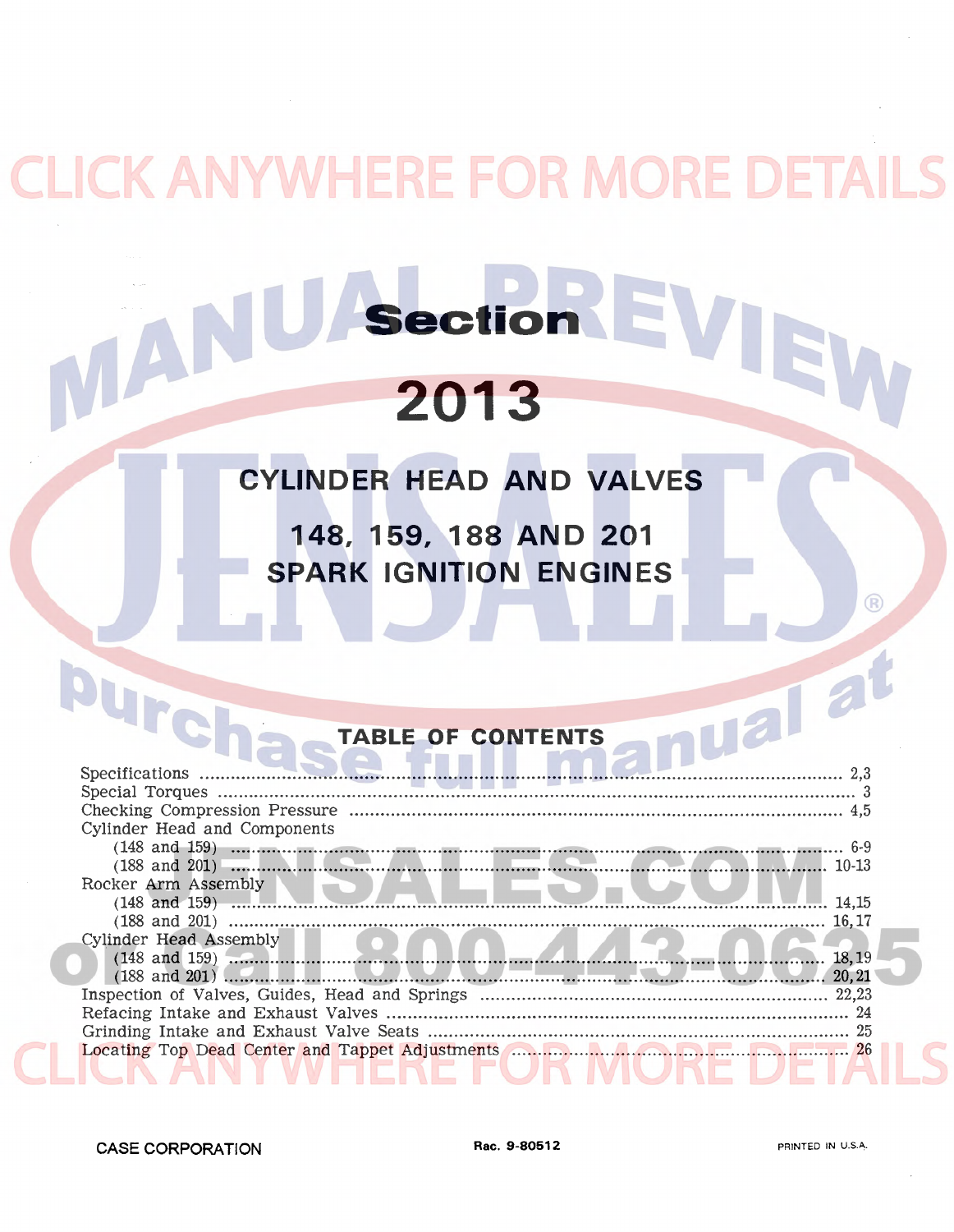### **CK ANYWHERE FOR MORE Section** 2023

#### **BLOCK ASSEMBLIES ENGINE**

#### 201G, 188G, 159G, 148G SPARK IGNITION **ENGINES**

### **TABLE OF CONTENTS**

| Pistons, Rings, Sleeves and Connecting Rods - Disassembly, Inspection  22 |  |
|---------------------------------------------------------------------------|--|
|                                                                           |  |
|                                                                           |  |
|                                                                           |  |
|                                                                           |  |
|                                                                           |  |

### ERE FO

Rac. 9-76995

PRINTED IN U.S.A.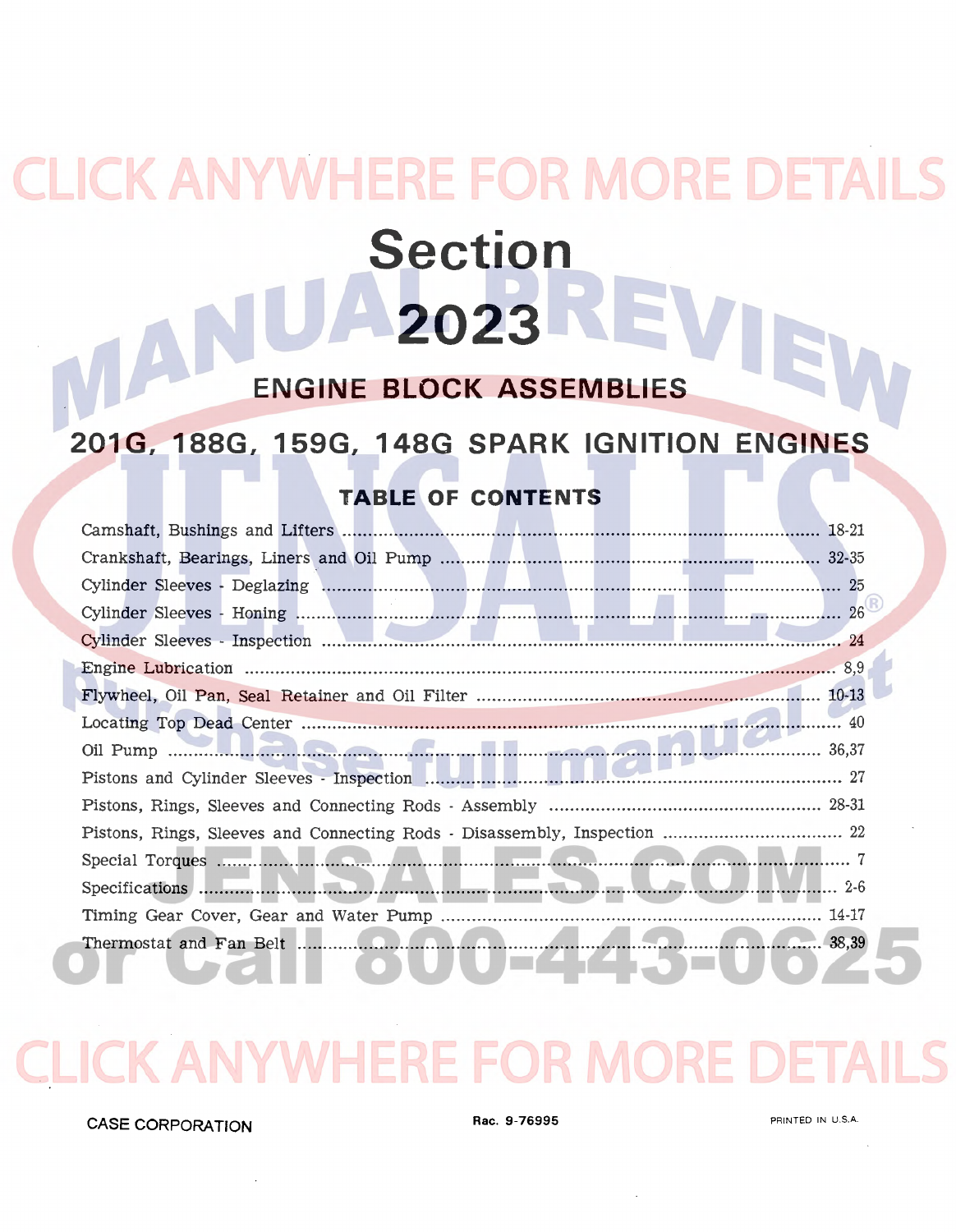### **[PISTONS AND CYLINDER SLEEVES](http://www.jensales.com/products/case-580-tractor-loader-backhoe-service-manual.html)**

#### **Inspection**

1. Using a micrometer, measure the diameter of the piston across the thrust faces at the bottom of the pistons, perpendicular to the piston pin hole, Figure 17. If this measurement is less than 3.9340" (201G), 3.8090" (188G), 3.4983" (159G) or 3.3735" (148G) , replace the pistons.

**Figure 17** 

**IMPORTANT:** When checking the measurements of the pistons and sleeves, the parts should be at or close to  $70^{\circ}$  Fahrenheit.



### **Figure 19**

Check the cylinder sleeves for wear. If the sleeve I.D. is greater than 3.9445" (201G), 3.8195" (188G), 3.5078" (159G) or 3.3815" (148G), when checked at any point in the sleeve, it must be replaced.  $\left( \mathbb{R}\right)$ 

3. Using an inside micrometer, cylinder bore gauge or a taper gauge, Figure 20, check the sleeve diameter just below the top ring location at its upper most travel and at several points down the length of the sleeve.

 $\mathbf C$ 

∩



2. Using an inside micrometer or a cylinder bore gauge Figure 18, check the sleeve bore for out of roundness. Check crosswise and lengthwise to the engine block just below the top ring location at its upper most travel. If the out of roundnes exceeds .005", the sleeves should be replaced.

Subtracting the smallest reading from the largest reading will give the amount of taper. If the taper is more than .001", replace sleeve.

 $\mathbf C$ 

**Figure 20** 

 $\mathbf C$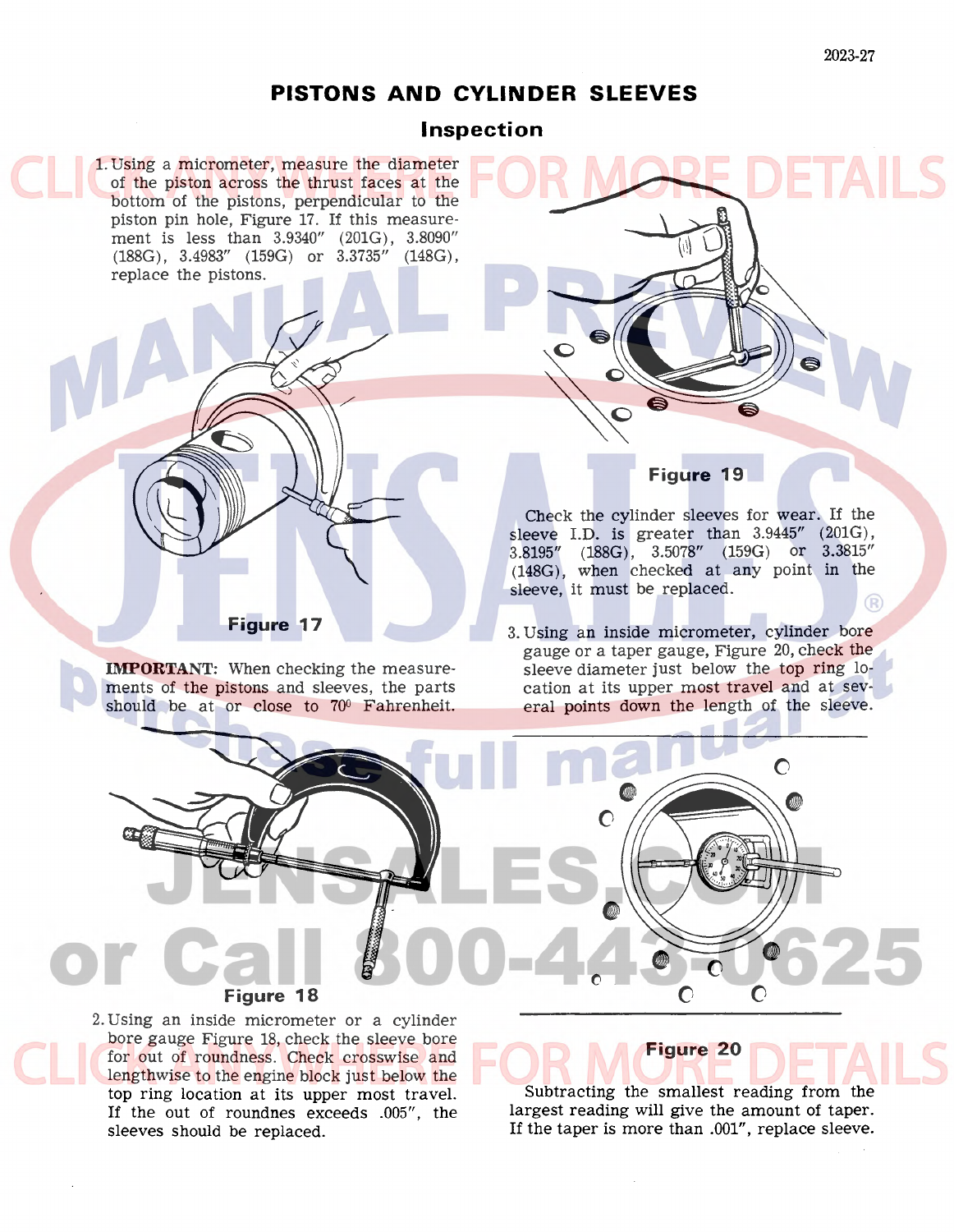TINDATH.

manual at

# **Durchase fu** JENSALES.COM or Call 800-443-0625 **CLICK ANYWHERE FOR MORE DETAIL**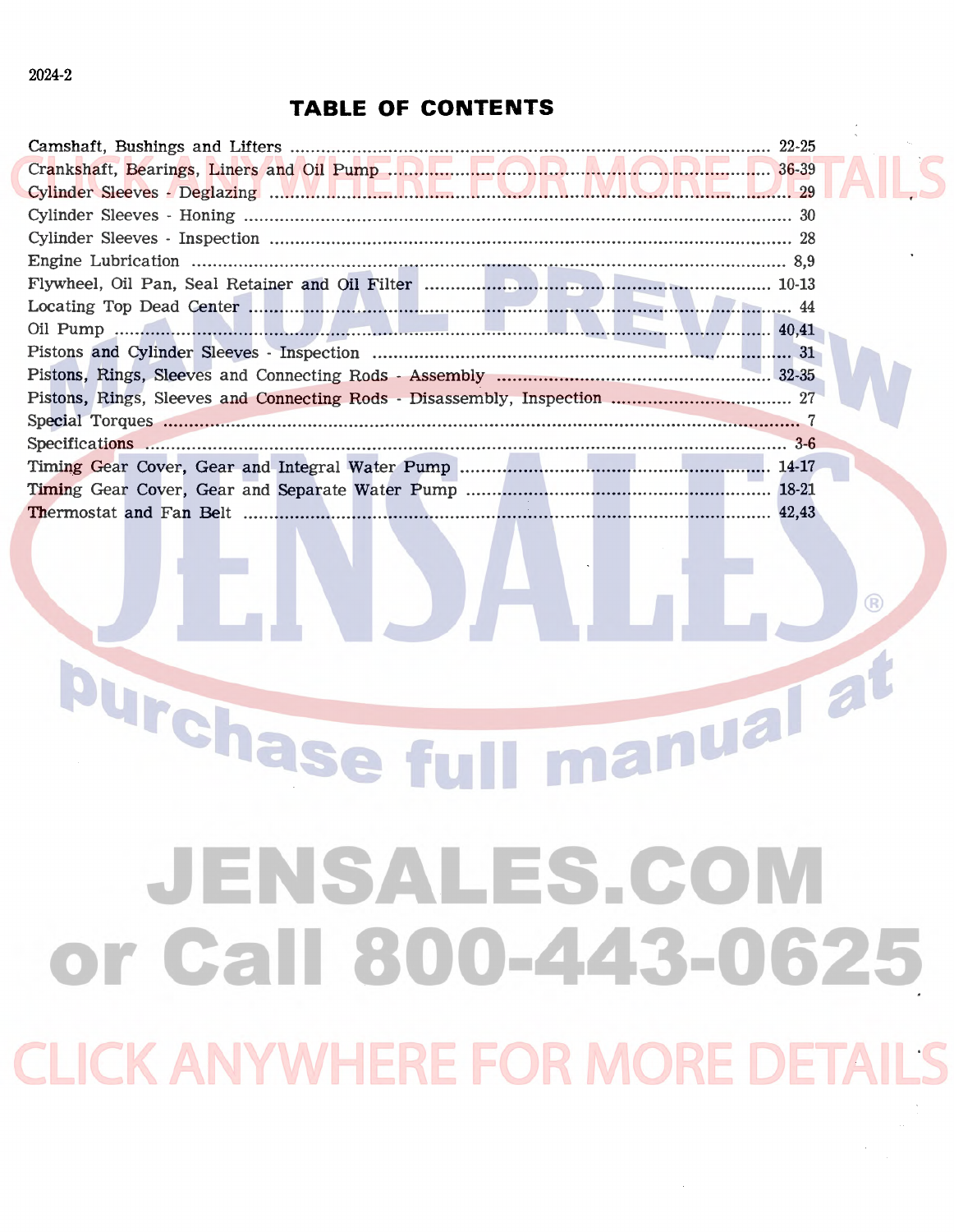| SPECIAL TORQUES MAMMEREDE CORMOREDE 3<br>THE THILIL PHILIPPINE PER |  |
|--------------------------------------------------------------------|--|
|                                                                    |  |
|                                                                    |  |
|                                                                    |  |
|                                                                    |  |
|                                                                    |  |
|                                                                    |  |
|                                                                    |  |
|                                                                    |  |
|                                                                    |  |
|                                                                    |  |
|                                                                    |  |
|                                                                    |  |
| المتواطن والمستعار والمستعار والمتناقص                             |  |

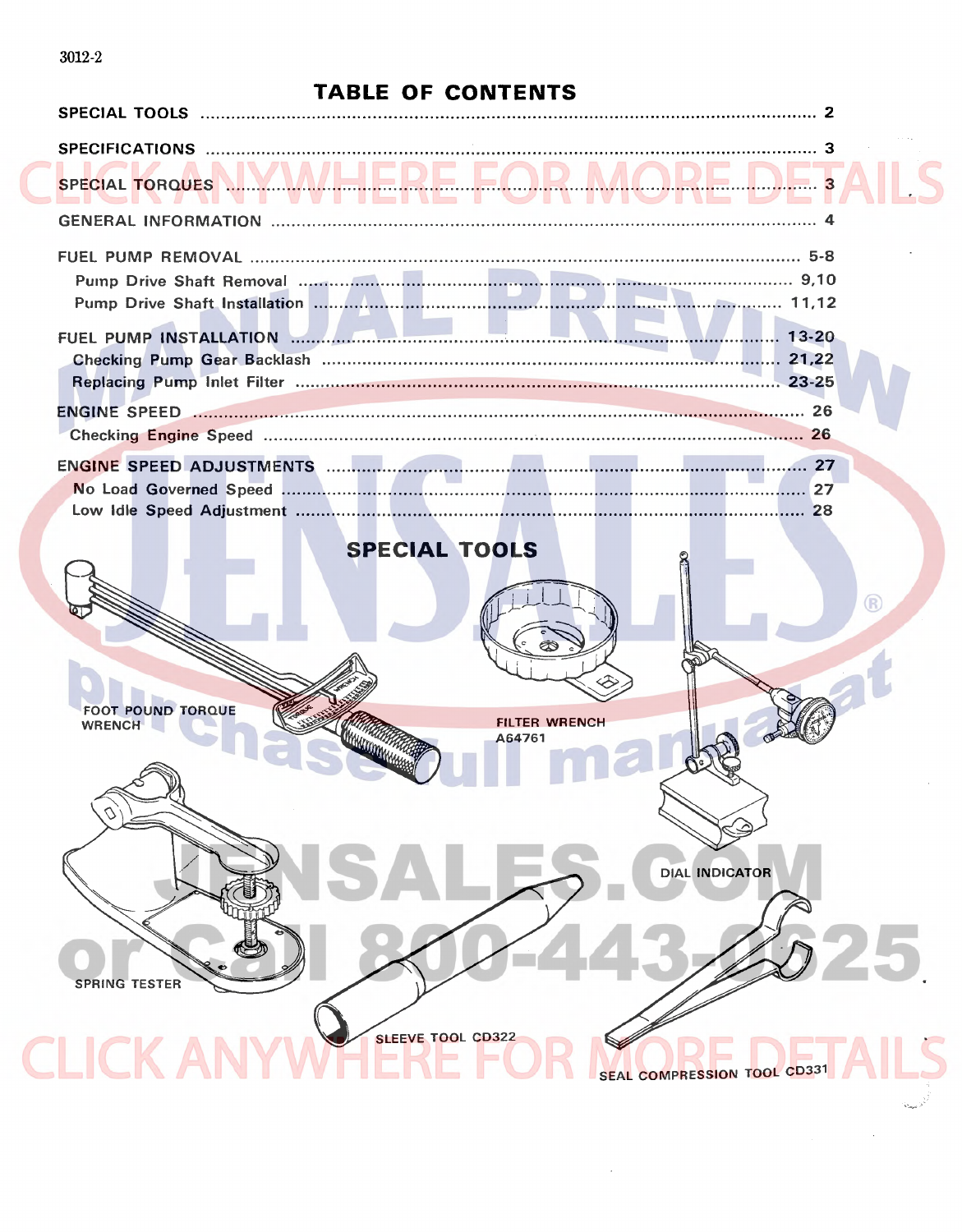TEINDYAU HE.

**Durchase fu** 

 $\circledR$ 

manual at

JENSALES.COM or Call 800-443-0625

**CLICK ANYWHERE FOR MORE DETA**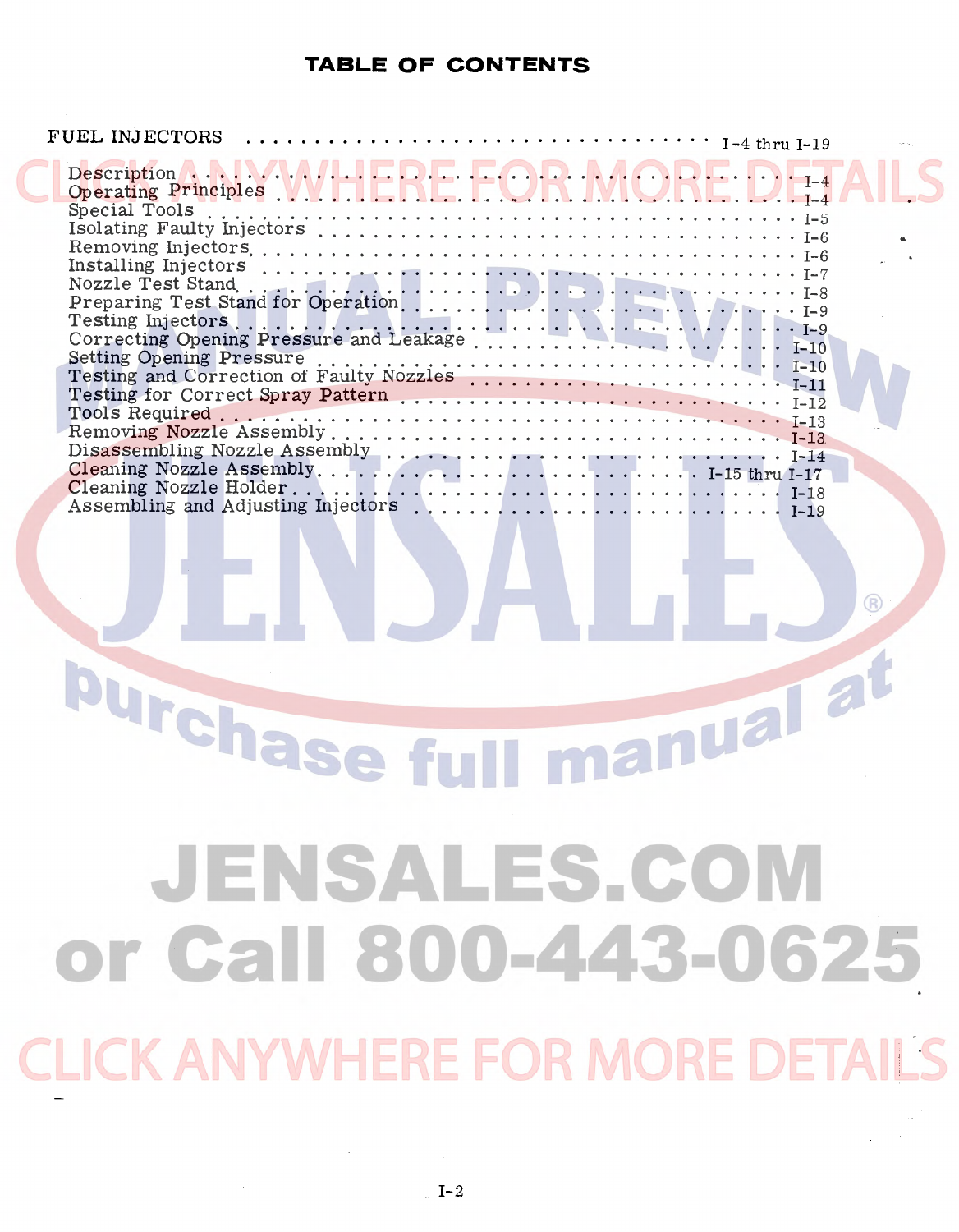### **[Disassembling Nozzle Assembly](http://www.jensales.com/products/case-580-tractor-loader-backhoe-service-manual.html)**

**N.4 NI** 

**HYDRAULIC** NOZZIE. EXTRACTOR.



dix Speed Clene, Figure 1-16, before removal is possible. Place clean soft rag or felt pad in the bottom of the solvent container to prevent the polished surfaces of the nozzle from coming into contact with the metal container. Do not place any other parts in the container.

Nozzles that cannot be readily disassembled after soaking in carbon solvent should be placed in the CD-534Hydraulic Nozzle Extractor, Figure 1-17. The CD-534 Hydraulic Nozzle Extractor can be installed on either the Bacharach or American Bosch Nozzle test stand. The nozzle extractor utilizes the hydraulic pressure developed by the nozzle test stand to force the nozzle valve out of the nozzle body.



NOZZLE ASSEMBLY

 $\left( \mathsf{R}\right)$ 

To use the CD-534 Nozzle Extractor on a Bacharach Test Stand:

a. Remove N-1 connector tube and N-7 Nut from test stand.

b. Install the stuck nozzle assembly in the extractor, Figure 1-17.

c. Install the nozzle extractor on the test stand, Figure 1-18.

d. Operate the test stand hand lever and build up pressure in the nozzle extractor to free stuck nozzle valve. A free nozzle will be indicated by a sudden pressure drop on the test stand pressure gauge.

2. Do not Attempt to Drive the Valve out or **Pull it out with Pliers.** You will damage it beyond repair. Prevent the polished surfaces of the nozzle body from coming into contact with any hard substances.

Figure 1-16

 $\mathbb{R}$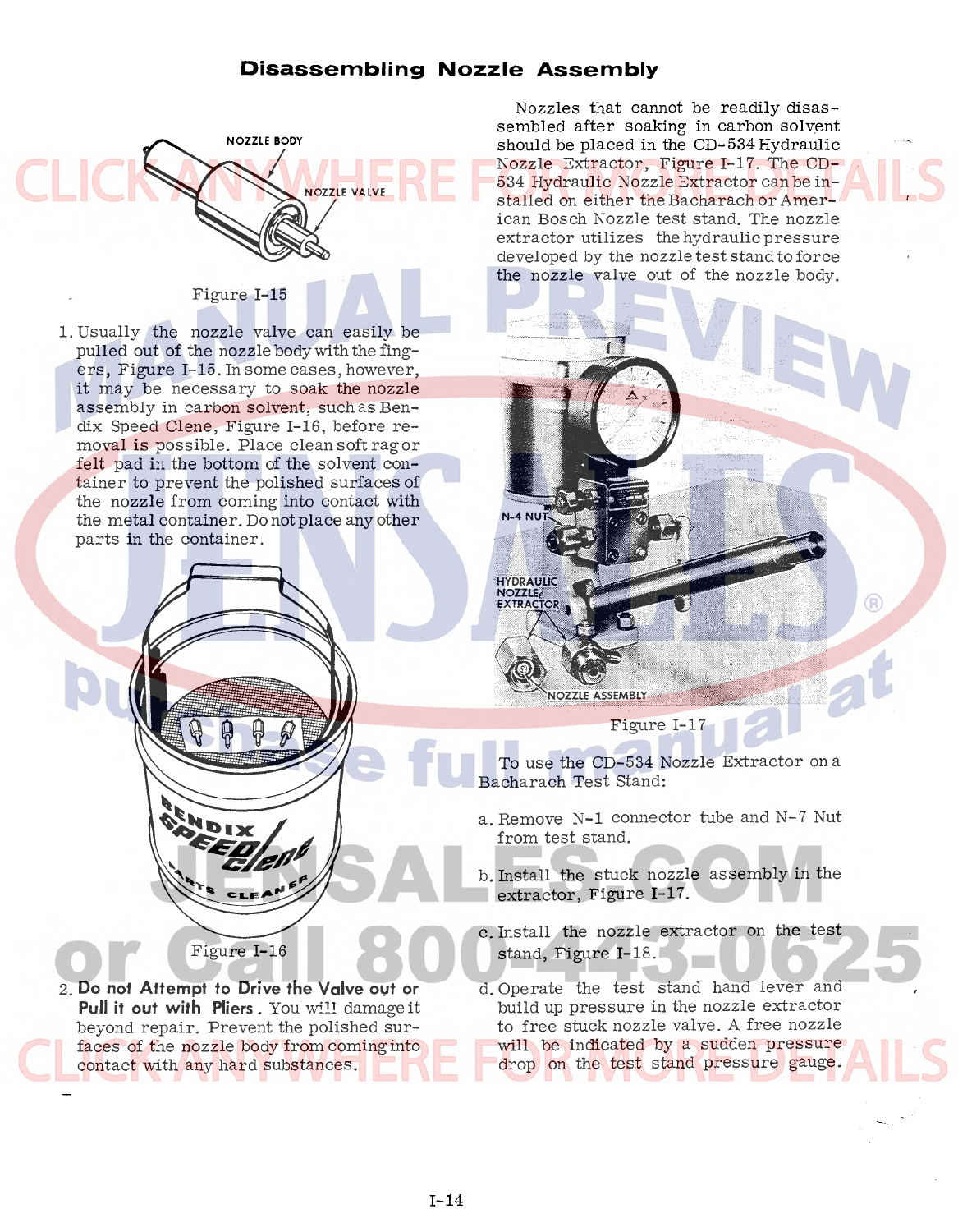| TROUBLE SHOOTING A SLUGGISH OR NON-OPERATING HYDRAULIC SYSTEM 3 |  |
|-----------------------------------------------------------------|--|
| Equipment Hydraulics/Engine Stall Test                          |  |
|                                                                 |  |
|                                                                 |  |
| Control Valve Problems<br>$5 - 6$                               |  |
| <b>Cylinder Problems</b><br>$6 - 7$                             |  |
| $7 - 8$<br>Backhoe Problems                                     |  |
| Hose or Fitting Problems                                        |  |
| TROUBLE SHOOTING WITH A FLOWMETER<br>.9                         |  |
| 10                                                              |  |
| 13                                                              |  |
| 19<br>TESTING SECONDARY RELIEF VALVES WITH HAND PUMP            |  |
| 20 <sup>°</sup>                                                 |  |
|                                                                 |  |
|                                                                 |  |
| 3 Point Hitch<br>21                                             |  |
| Hand Pump Test Procedures.<br>22                                |  |
| 24<br>TESTING RELIEF VALVES WITH A PRESSURE GAUGE               |  |
| 26<br>ADJUSTING RELIEF VALVES                                   |  |
| 26<br>Loader Main Relief Valve                                  |  |
| 26<br>Loader Secondary Relief Valves                            |  |
| 26<br>Backhoe Secondary Relief Valves                           |  |
| 26<br>Backhoe Swing Crossover Valves                            |  |
|                                                                 |  |

### **CLICK ANYWHERE FOR MORE DETAILS**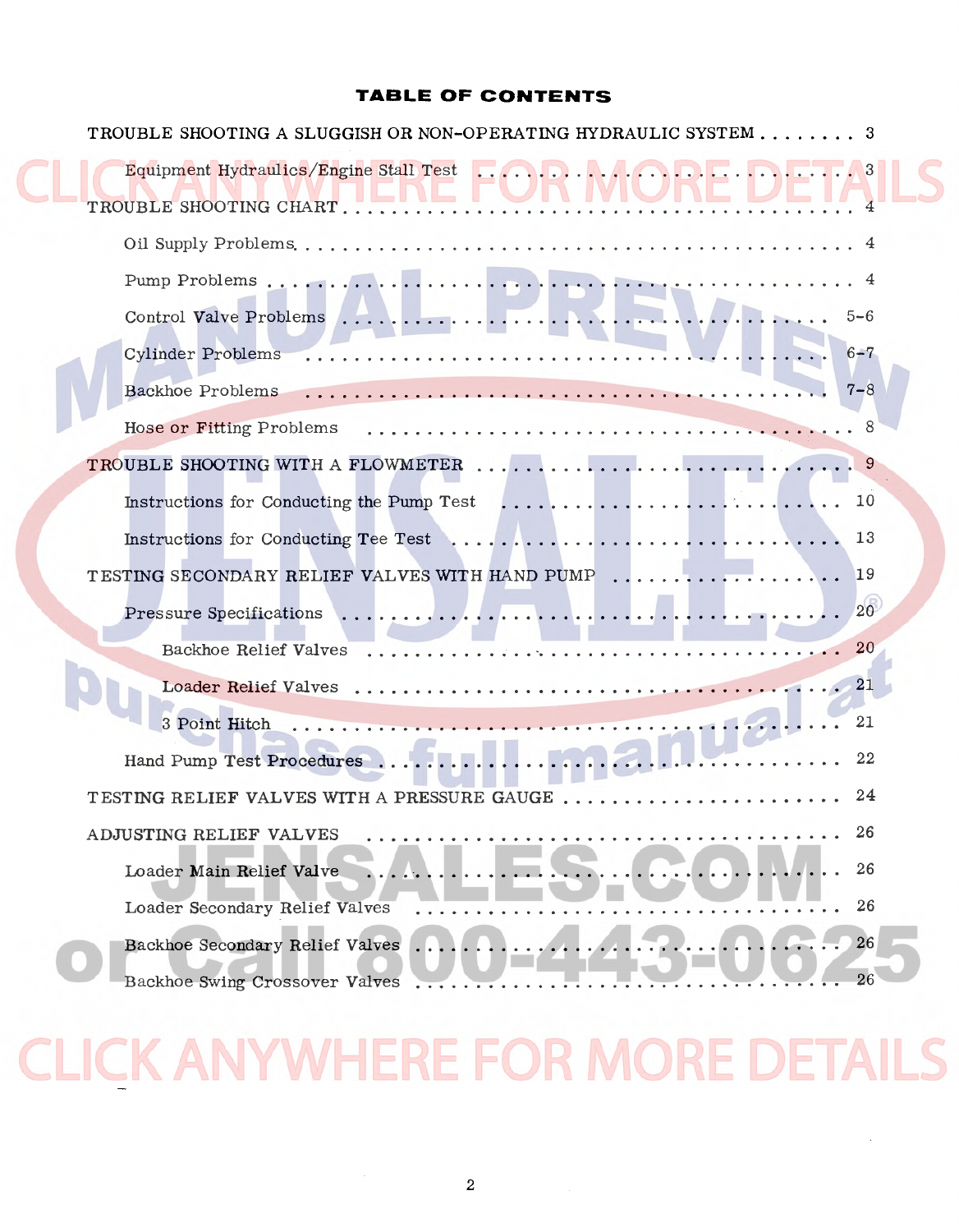| HYDRAULIC PUMP USED BEFORE BACKHOE SERIAL NO. 4176351  3                                                                                       |
|------------------------------------------------------------------------------------------------------------------------------------------------|
| Specifications recognized the term requirement of the contract of the second property of the second<br>RemovaH.N.Y.W.H.H.R.E.F.O.R.MO.R.E.D.E. |
|                                                                                                                                                |
| Assembly                                                                                                                                       |
|                                                                                                                                                |
|                                                                                                                                                |
|                                                                                                                                                |
|                                                                                                                                                |
| 11                                                                                                                                             |
| 14                                                                                                                                             |
|                                                                                                                                                |
|                                                                                                                                                |
|                                                                                                                                                |
| 16                                                                                                                                             |
|                                                                                                                                                |

Purchase full manual at JENSALES.COM or Call 800-443-0625 **CLICK ANYWHERE FOR MORE DETAILS**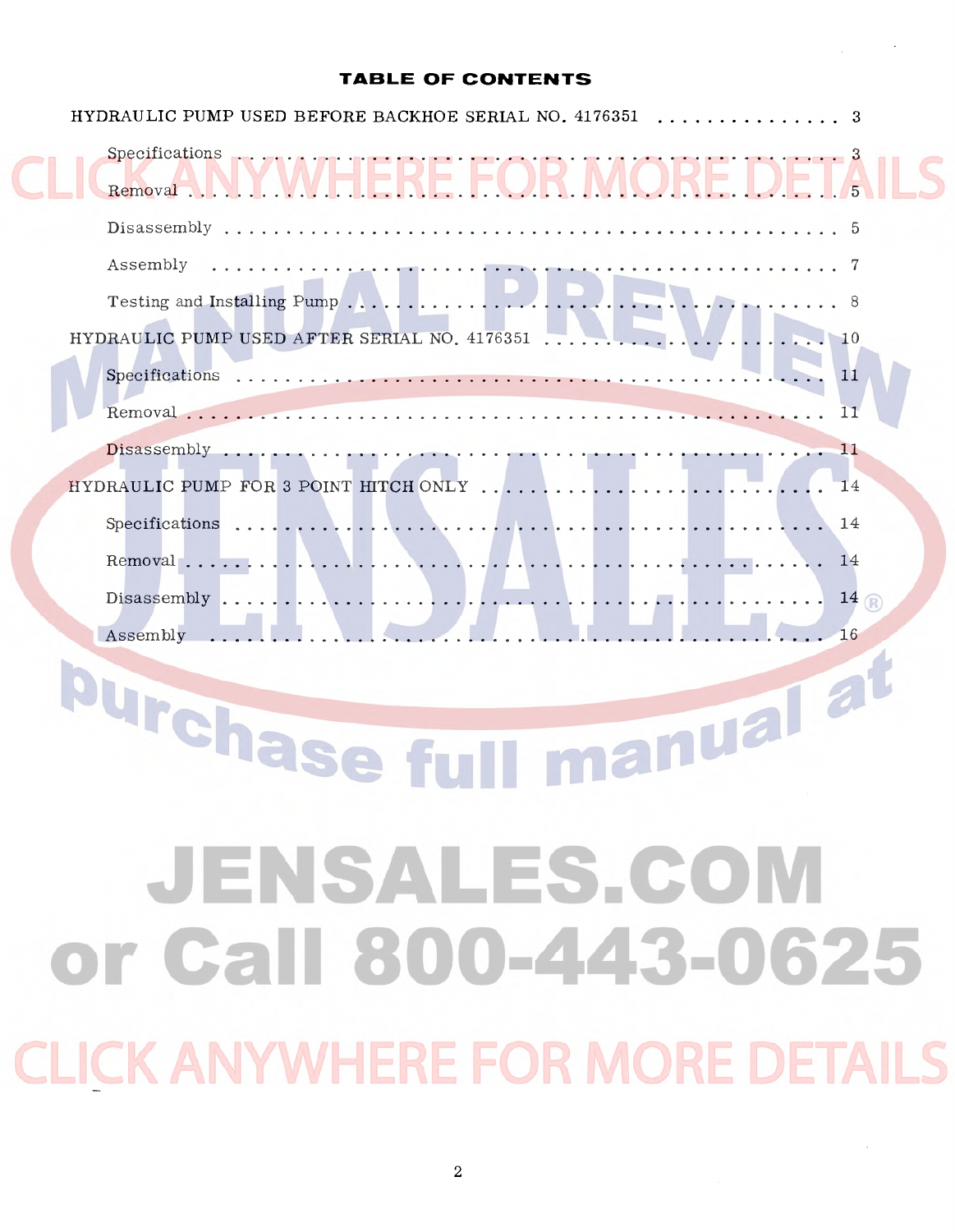| Specifications $\mathbf{v}_1, \mathbf{v}_2, \mathbf{v}_3, \mathbf{v}_4, \mathbf{v}_5, \mathbf{v}_6, \mathbf{v}_7, \mathbf{v}_8, \mathbf{v}_9, \mathbf{v}_1, \mathbf{v}_2, \mathbf{v}_3, \mathbf{v}_4, \mathbf{v}_5, \mathbf{v}_7, \mathbf{v}_8, \mathbf{v}_9, \mathbf{v}_9, \mathbf{v}_9, \mathbf{v}_9, \mathbf{v}_9, \mathbf{v}_9, \mathbf{v}_9, \mathbf{v}_9, \mathbf{v}_9, \mathbf{v$ |
|------------------------------------------------------------------------------------------------------------------------------------------------------------------------------------------------------------------------------------------------------------------------------------------------------------------------------------------------------------------------------------------|
| Removal                                                                                                                                                                                                                                                                                                                                                                                  |
|                                                                                                                                                                                                                                                                                                                                                                                          |
| Assembly                                                                                                                                                                                                                                                                                                                                                                                 |
| . . 10                                                                                                                                                                                                                                                                                                                                                                                   |
|                                                                                                                                                                                                                                                                                                                                                                                          |
|                                                                                                                                                                                                                                                                                                                                                                                          |
|                                                                                                                                                                                                                                                                                                                                                                                          |
|                                                                                                                                                                                                                                                                                                                                                                                          |
|                                                                                                                                                                                                                                                                                                                                                                                          |
|                                                                                                                                                                                                                                                                                                                                                                                          |
|                                                                                                                                                                                                                                                                                                                                                                                          |
|                                                                                                                                                                                                                                                                                                                                                                                          |
|                                                                                                                                                                                                                                                                                                                                                                                          |
|                                                                                                                                                                                                                                                                                                                                                                                          |
| Crossover Relief Valves<br>. 24                                                                                                                                                                                                                                                                                                                                                          |
| Assembling Valve Sections                                                                                                                                                                                                                                                                                                                                                                |
| U.S. AND METRIC TORQUE SPECIFICATIONS (Hydraulic Fittings)  25                                                                                                                                                                                                                                                                                                                           |
| Operating Principles.<br>$. 26 - 31$                                                                                                                                                                                                                                                                                                                                                     |
| 3 POINT HITCH CONTROL VALVE<br>32                                                                                                                                                                                                                                                                                                                                                        |
| Specifications $\ldots \ldots \ldots \ldots \ldots \ldots \ldots \ldots \ldots \ldots \ldots \ldots$<br>-32                                                                                                                                                                                                                                                                              |
| $\overline{11.33}$                                                                                                                                                                                                                                                                                                                                                                       |
| - 33                                                                                                                                                                                                                                                                                                                                                                                     |
| $. \cdot 33 - 35$<br>$.35 - 38$                                                                                                                                                                                                                                                                                                                                                          |
| 38                                                                                                                                                                                                                                                                                                                                                                                       |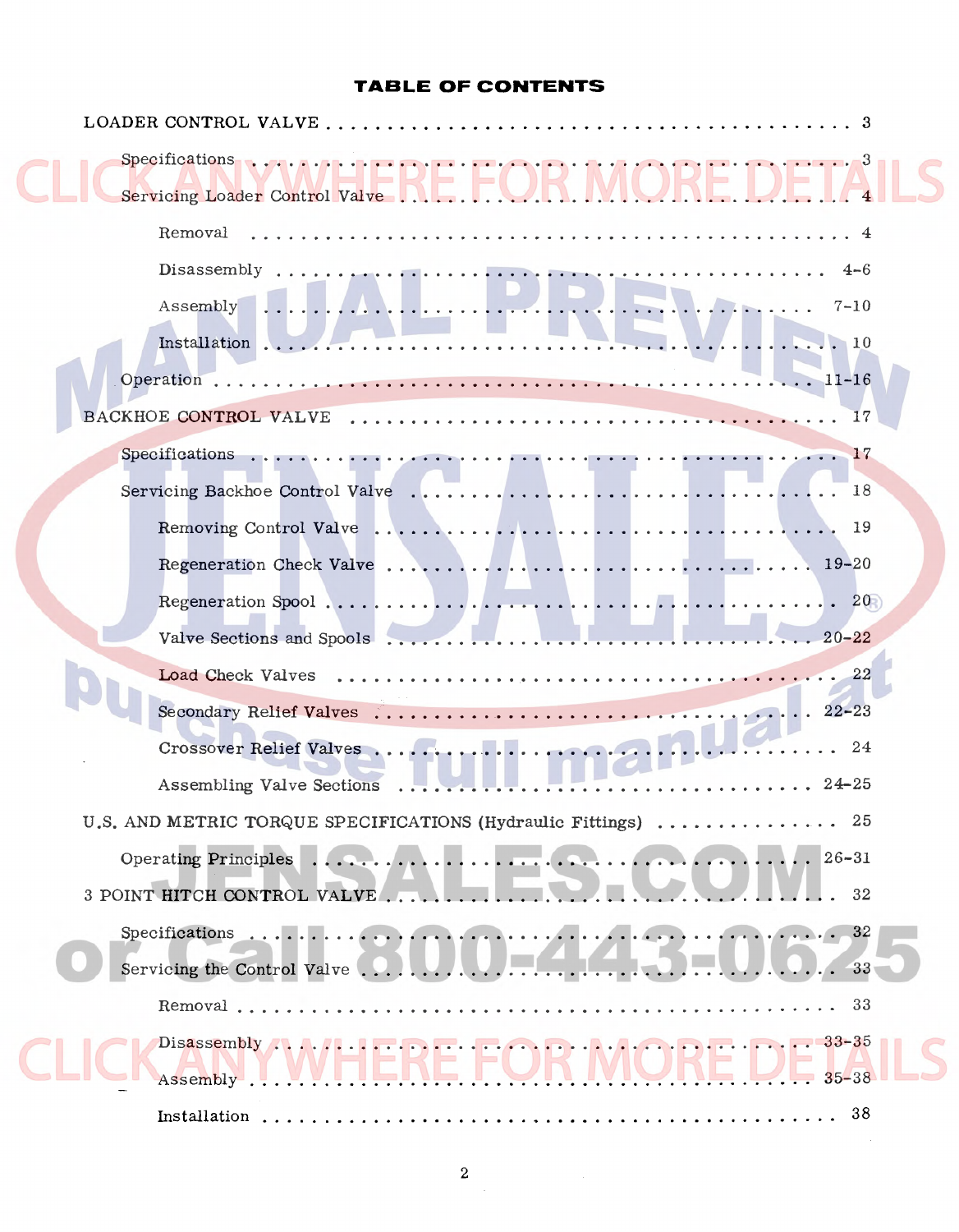| <u>WILLIE REIN MINIMINER</u><br>Glands N N N |
|----------------------------------------------|
|                                              |
| Removal                                      |
|                                              |
|                                              |
|                                              |
|                                              |
| <b>12</b>                                    |
|                                              |
|                                              |
|                                              |
| (R)                                          |
| GROUP 3 CYLINDERS                            |
|                                              |
| 15<br>Removal.                               |
| Disassembly<br>. 15                          |
| 17                                           |
| Installation<br>17                           |
| GROUP 4 CYLINDERS<br>19                      |
| Servicing Group 4 Cylinders<br>19            |
| $-19$<br>Removal                             |
| Disassembly<br>19                            |
| 19<br>Assembly.                              |
|                                              |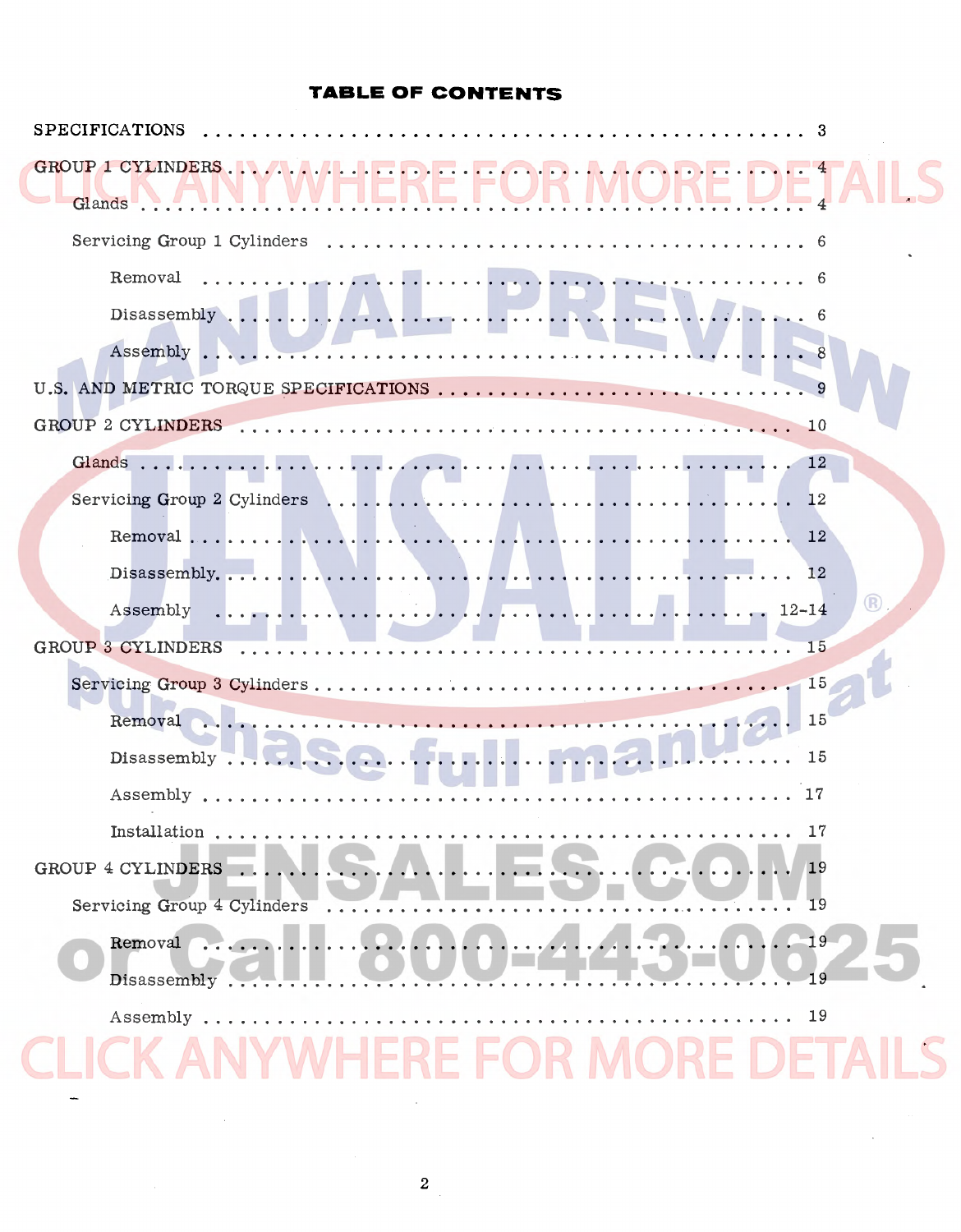**CLICK ANYWH Section MORE DETAILS 4019** 

> **BREAK-AWAY COUPLINGS AND [PORTABLE HYDRAULIC CYLINDERS](http://www.jensales.com/products/case-580-tractor-loader-backhoe-service-manual.html)**

### **TABLE OF CONTENTS**

|                                                   | 4019-2 |
|---------------------------------------------------|--------|
|                                                   |        |
| $3-1/4''$ x 8" and 4" x 8" Hydraulic cylinders    |        |
| $3-1/4$ " x 8" and $4$ " x 8" hydraulic cylinders |        |
| $3-1/4''$ x 8" and $4''$ x 8" hydraulic cylinders |        |
|                                                   |        |

# JENSALES.COM or Call 800-443-0625 **KANYWHERE FOR MORE DE**

**CASE CORPORATION Rac. 9-74197 PRINTED IN U.S.A.**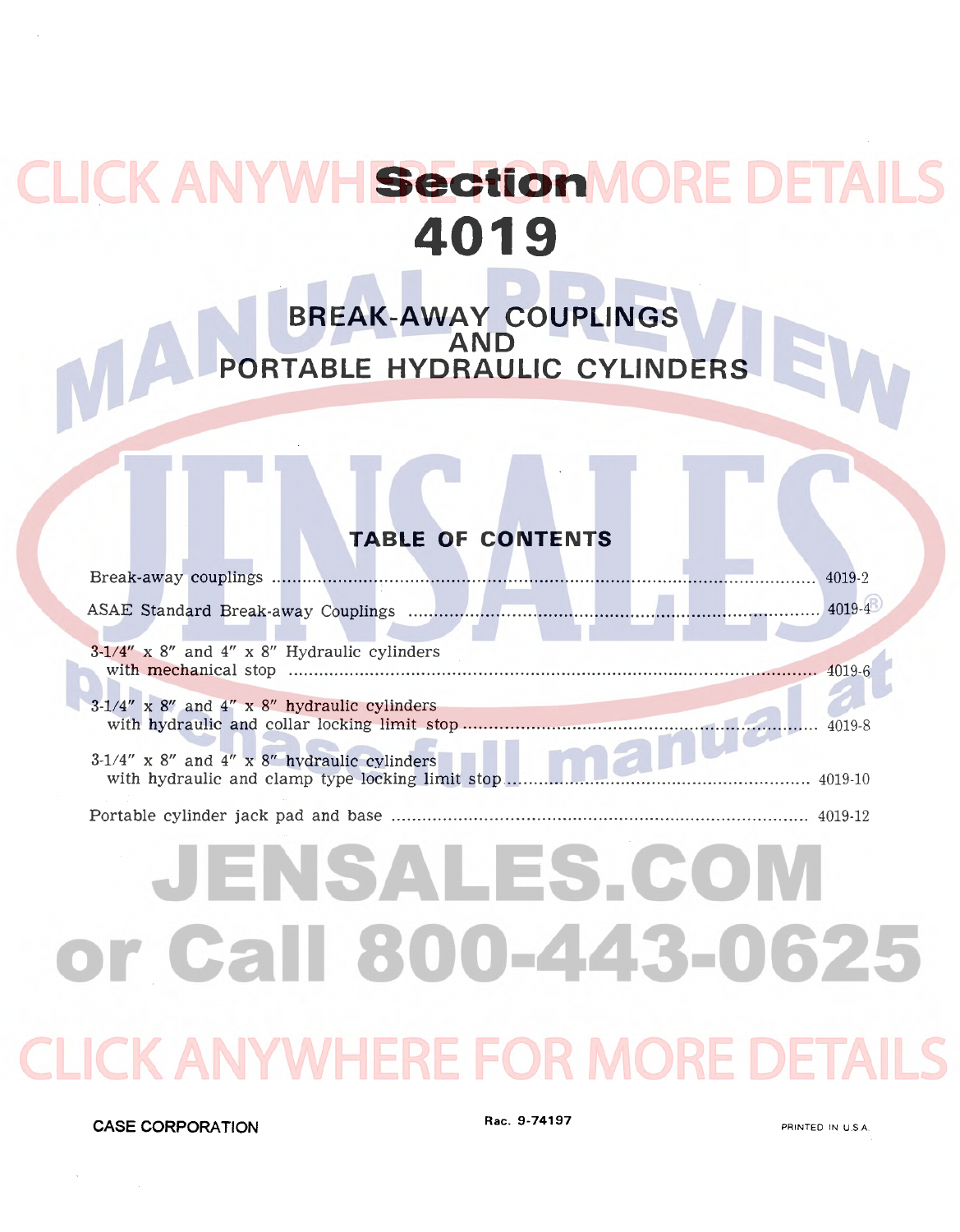INTRODUCTION.  $\cdot$   $\cdot$  D-2

OIL FLOW ..... Spools Neutral . . . . . . . . . . . . . . . . . . Lower Spool Rearward - [Upper Spool Forward .. Lower Spool Forward -](http://www.jensales.com/products/case-580-tractor-loader-backhoe-service-manual.html) Upper Spool Rearward .. Lower Spool Forward - Upper Spool Neutral ....  $\cdots$  D-2 thru D-9 .D-2 .D-4  $\cdot$ D-6  $\cdot$   $\cdot$  D-8

REMOVAL - DISASSEMBLY - INSPECTION - ASSEMBLY - INSTALLATION.  $D-10$ 

SPECIFICA TION . '.' . . . . . . . . . . . . . . . . . . . . . . . . . . . . . . . . . . . . . . D-12

#### **INTRODUCTION**

The remote hydraulic control valves are located on the top of the torque tube cover. The "stack up" of two valves can be used with two double acting, one double acting or one single acting and one double acting cylinders. The single acting cylinder can only be used with the bottom valve by removing a plug from the manifold as described under oil flow on Page D-S. When a single acting cylinder is used the upper valve must always be in the neutral position to allow the return oil to return to sump for the lower valve and cylinder to operate.

If two hydraulic remote valves are used with the Draft-O-Matic Valve, the oil supply is always through the lower valve to the upper valve and then to the Draft-O-Matic valve, back through the filter and into the reservoir. Therefore, each system works independently with the oil demands of the remote valve with the least resistance at the portable cylinder being filled first. The remote valve with the greater resistance second and Draft-O-Matic third.

The valves are made up of two major components:

The valve bodies are cast in one piece and are cored and drilled to provide for both inlet and return oil. Cored and drilled passages also direct the oil to and from the cylinders and back to the reservoir.

The valve spools contain lands and grooves to obtain metering control of the load. The spools control and direct the flow of pressurized oil to and from the portable cylinders as well as redirecting the oil back to the reservoir. The spools are three position spools, Extend, Neutral and Retract. The spools are moved manually by the operator to either the extend or retract positions and are automatically returned to neutral by a centering spring.

The Drop Check Valve function is to prevent hydraulic oil from flowing back to the pump as the spools are moved from or through the neutral positions.

The Hydraulic Pump is located under and mounted to the torque tube cover. The pump operates continuously when the engine is running and is driven by the power train. For servicing of the pump refer to Section "R" Draft-O-Matic.

### **OIL FLOW (Refer to Figure 0-1) Hand Levers Neutral-Spools Neutral**

With both valve spools in the neutral positions, the oil from the pump comes up through the - torque tube cover, into the lower valve. The oil then flows around the groove in the lower spool to the upper valve. The oil coming into the upper valve flows around the groove in the upper spool into the valve cover. From the valve cover the oil flows out through the Draft-O-Matic system, back through the oil filter into the reservoir.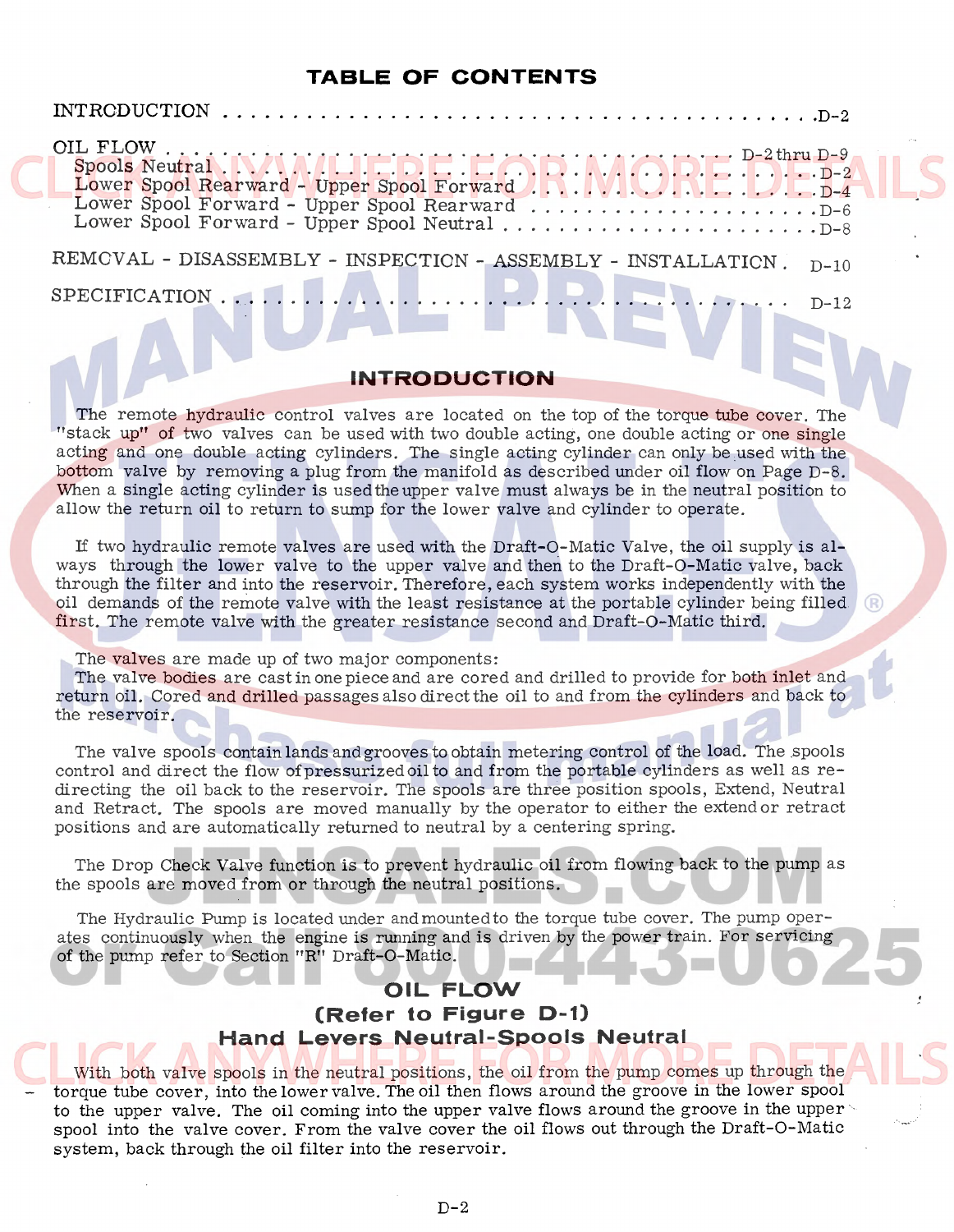### **Section**

### **CLICK ANYWHERE SAR MORE DETAILS**

### TORQUE CONVERTER, POWER SHUTTLE COUNTER-SHAFT.

#### **VALVE AND ADJUSTMENTS** CON

### **TABLE OF CONTENTS**

 $\left( \mathsf{R}\right)$ 

| Countershaft and gears <b>Executive Countershaft</b> and gears 61-8 |         |
|---------------------------------------------------------------------|---------|
|                                                                     | $61-10$ |
|                                                                     |         |
|                                                                     |         |
|                                                                     |         |

Rac. Form 9-80761

**YWHERE FOR MORE DETA-**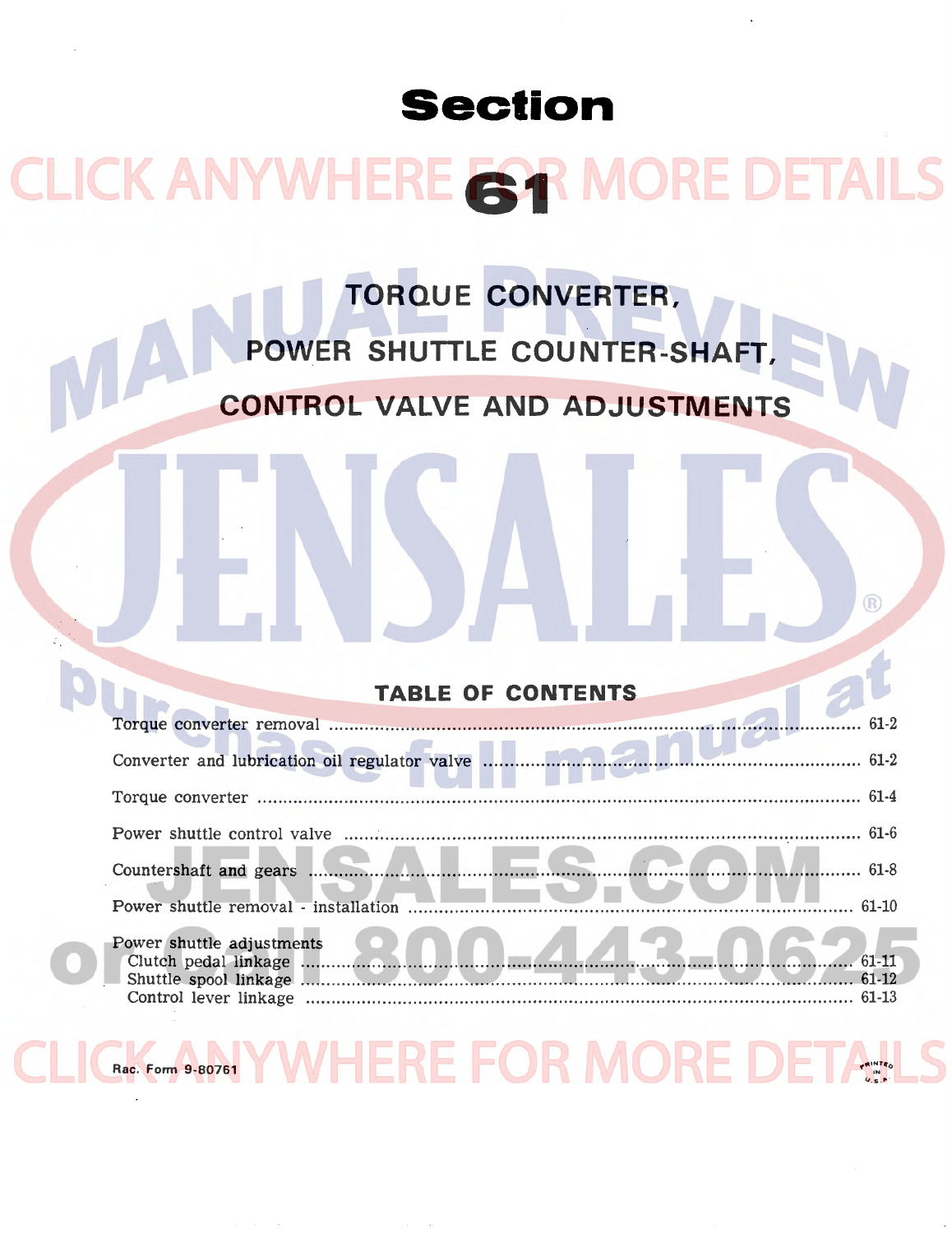### **ROCKFORD CLUTCH**

**Section** 

**[62](http://www.jensales.com/products/case-580-tractor-loader-backhoe-service-manual.html)** 

### **POWER SHUTTLE CLUTCH PACK**

### **TABLE OF CONTENTS**



burcha

**CLICK ANYW** 

MAD

EW

 $\circledR$ 

ual at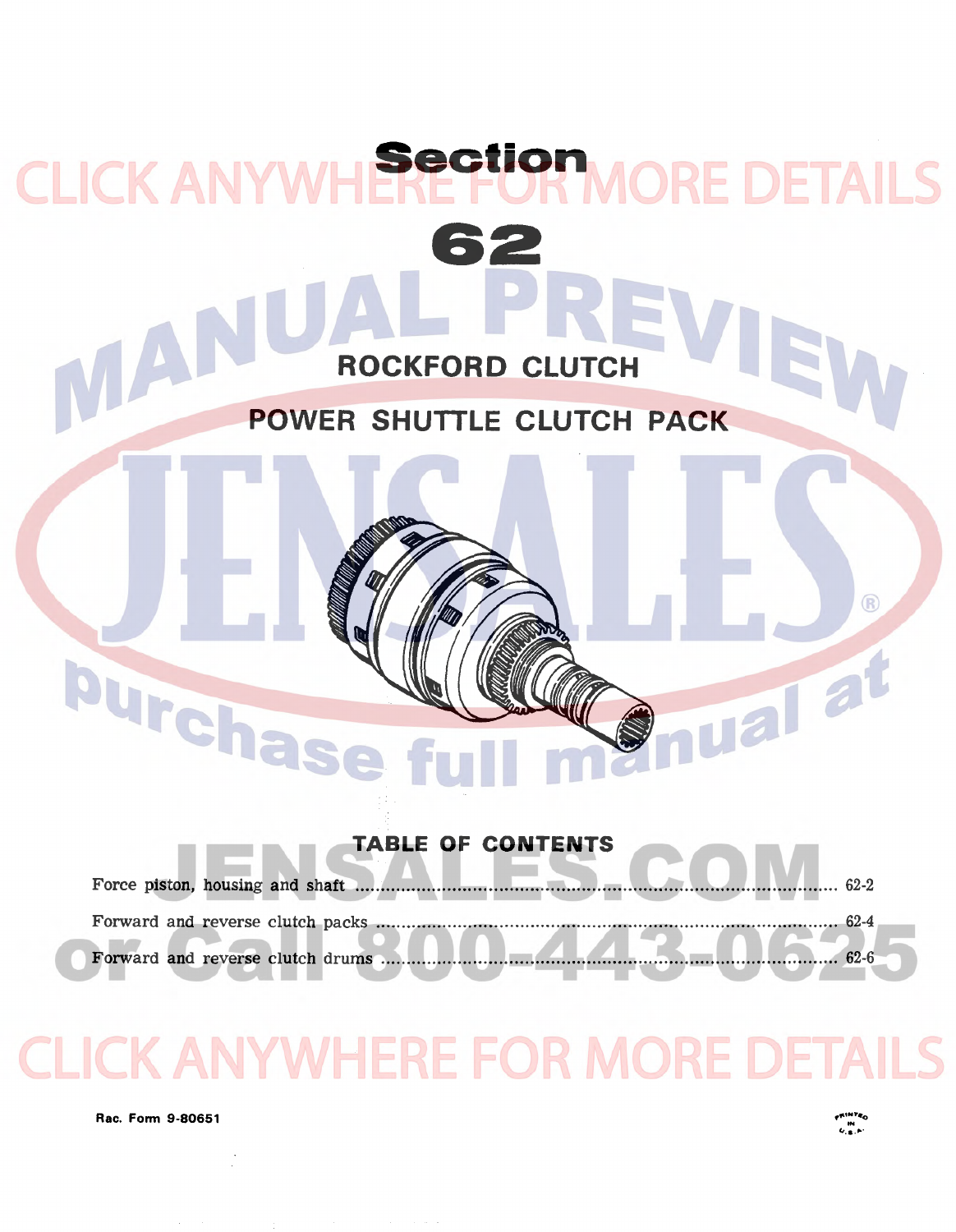### **CK ANYWHERE FOR MORE DETA**

Section

### **FOUR SPEED TRANSMISSION**

### **AND FINAL DRIVE**

### **TABLE OF CONTENTS**

| <b>Power Trains</b>                                                  |  |
|----------------------------------------------------------------------|--|
|                                                                      |  |
|                                                                      |  |
|                                                                      |  |
|                                                                      |  |
|                                                                      |  |
|                                                                      |  |
|                                                                      |  |
|                                                                      |  |
|                                                                      |  |
|                                                                      |  |
|                                                                      |  |
|                                                                      |  |
|                                                                      |  |
|                                                                      |  |
| Adjustments M. M. M. M. Handley, M. M. M. M. M. M. M. M. M. M. 1994. |  |

Rac. Form 9-80641

 $\mathbf{A}$ 

Compiled and Reproduced From Original by Jensales Inc.

FRINTE<sub>O</sub><br>U.S.F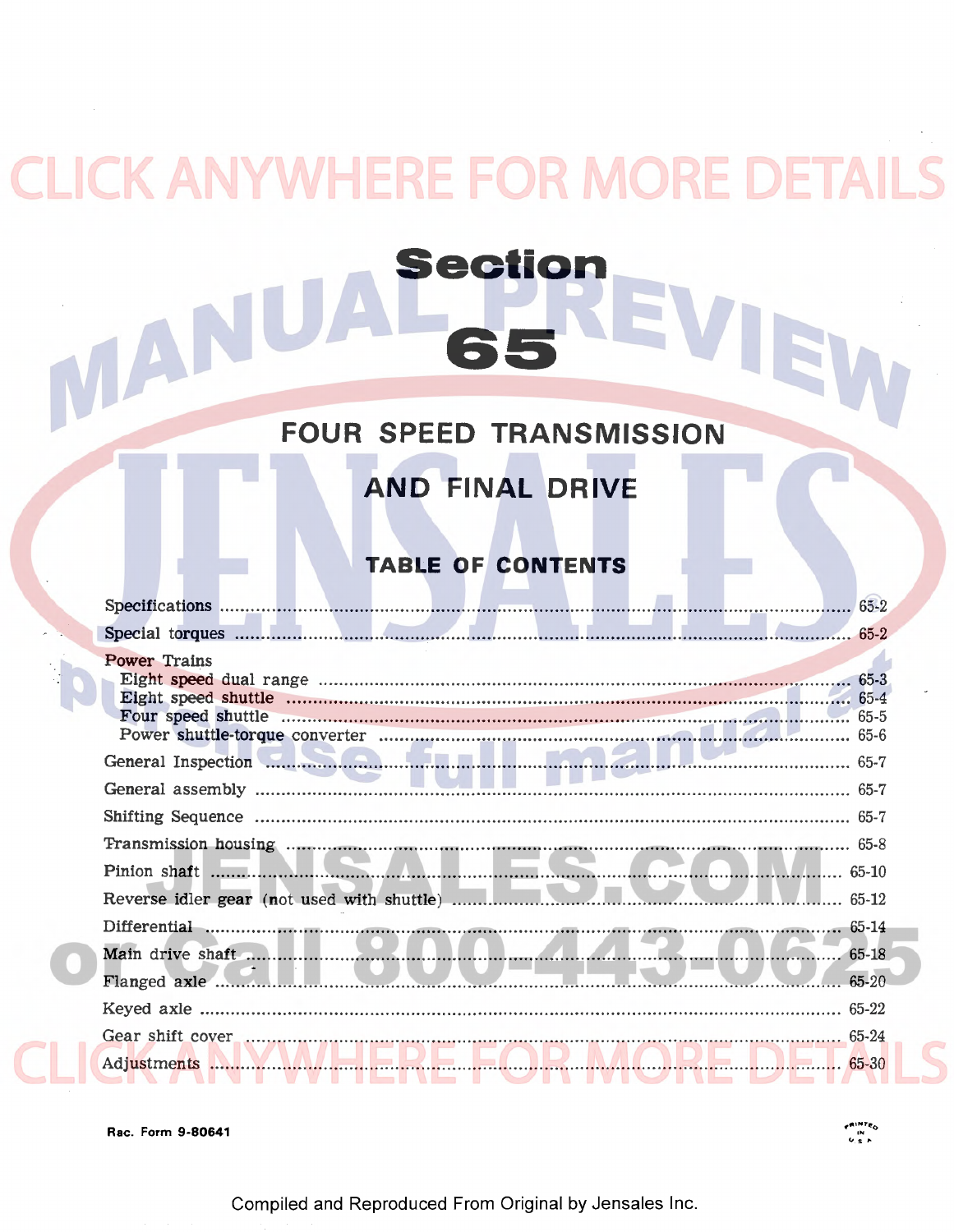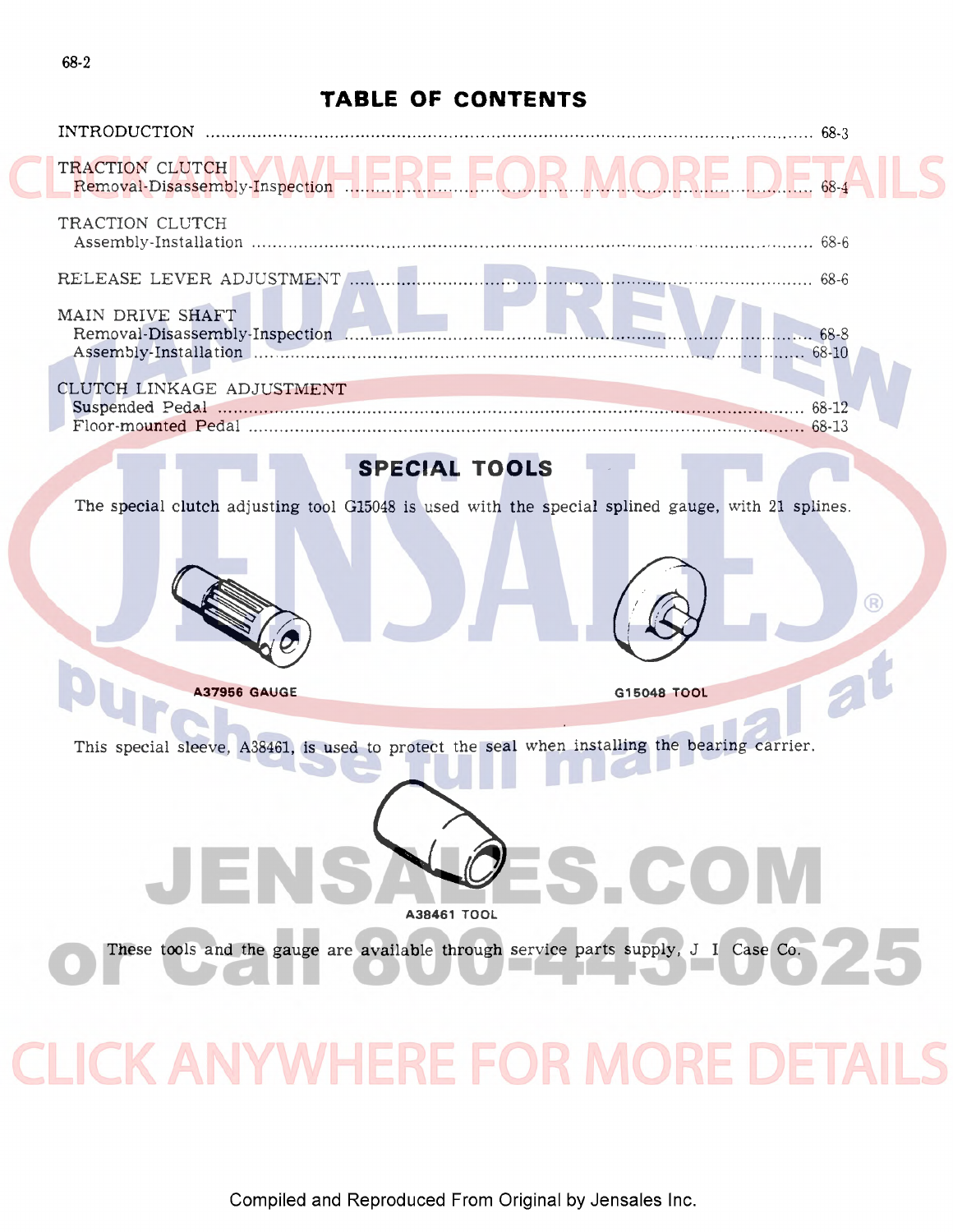| GENERAL ANYWHERE FOR MORE DE R <sup>2</sup>                                                                              |  |
|--------------------------------------------------------------------------------------------------------------------------|--|
| OPERATION OF LOAD DEPTH CONTROL SENSING                                                                                  |  |
|                                                                                                                          |  |
|                                                                                                                          |  |
|                                                                                                                          |  |
|                                                                                                                          |  |
|                                                                                                                          |  |
| DRAFT-O-MATIC COMPONENTS R-16 and R-17                                                                                   |  |
|                                                                                                                          |  |
|                                                                                                                          |  |
| DISASSEMBLY, INSPECTION AND ASSEMBLY OF THE ROCKSHAFT                                                                    |  |
|                                                                                                                          |  |
|                                                                                                                          |  |
| <b>SPECIFICATIONS</b>                                                                                                    |  |
| Control Valve Flow Divider Valve Valve Spool in Slow Speed Lift 4 GPM<br>Valve Spool in High Speed Lift 10 GPM           |  |
| Type of Oil $\ldots \ldots \ldots \ldots \ldots \ldots \ldots \ldots \ldots \ldots \ldots \ldots \ldots$ . Case TCH Oil. |  |
| JENSALES.COM                                                                                                             |  |
| or Call 800-443-0625                                                                                                     |  |
| <b>K ANYWHERE FOR MORF DFTAIL</b>                                                                                        |  |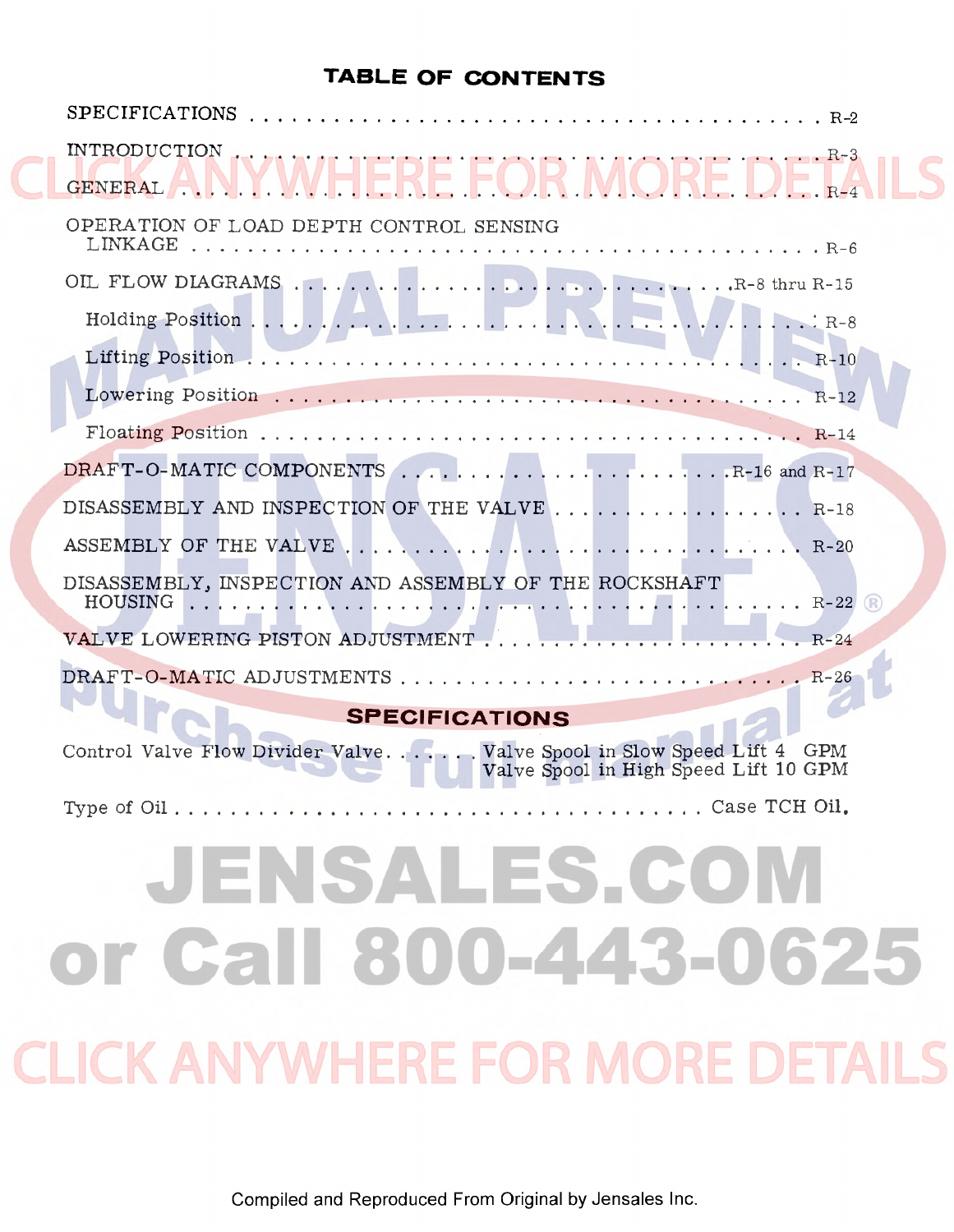| <b>INTRODUCTION</b>                                                                                                                                 | $4S-3$                       |
|-----------------------------------------------------------------------------------------------------------------------------------------------------|------------------------------|
| HOW IT WORKS                                                                                                                                        |                              |
|                                                                                                                                                     | $4S-4$                       |
| Engaging the Forward Clutch<br>.                                                                                                                    | $4S-6$                       |
| Engaging the Reverse Clutch                                                                                                                         | $4S-8$                       |
| SHUTTLE CONVERTER CONTROL VALVE                                                                                                                     | $4S-10$                      |
| POWER SHUTTLE                                                                                                                                       |                              |
| Removal and Installation                                                                                                                            | $4S - 12$                    |
| POWER SHUTTLE COUNTERSHAFT                                                                                                                          | $4S-14$                      |
| POWER SHUTTLE                                                                                                                                       |                              |
|                                                                                                                                                     | $4S-16$                      |
|                                                                                                                                                     | 4S-18 thru 4S-21             |
|                                                                                                                                                     |                              |
| BRAKE ADJUSTMENT                                                                                                                                    |                              |
| CLUTCH LINKAGE ADJUSTMENT                                                                                                                           | $4S - 22$                    |
|                                                                                                                                                     |                              |
| SHUTTLE SPOOL ADJUSTMENT                                                                                                                            | $.4S-23$                     |
| SHUTTLE AND CONVERTER OIL PUMP PRESSURE CHECKS                                                                                                      | $-4S-24$                     |
| CLUTCH PRESSURE CHECK                                                                                                                               | $\cdots \cdots \cdots$ 4S-24 |
|                                                                                                                                                     |                              |
| CASE CORPORATION reserves the right to make improvements<br><b>NOTE</b><br>in design or changes in specifications at any time without incurring any |                              |
| obligation to install them on units previously sold.                                                                                                |                              |

48-2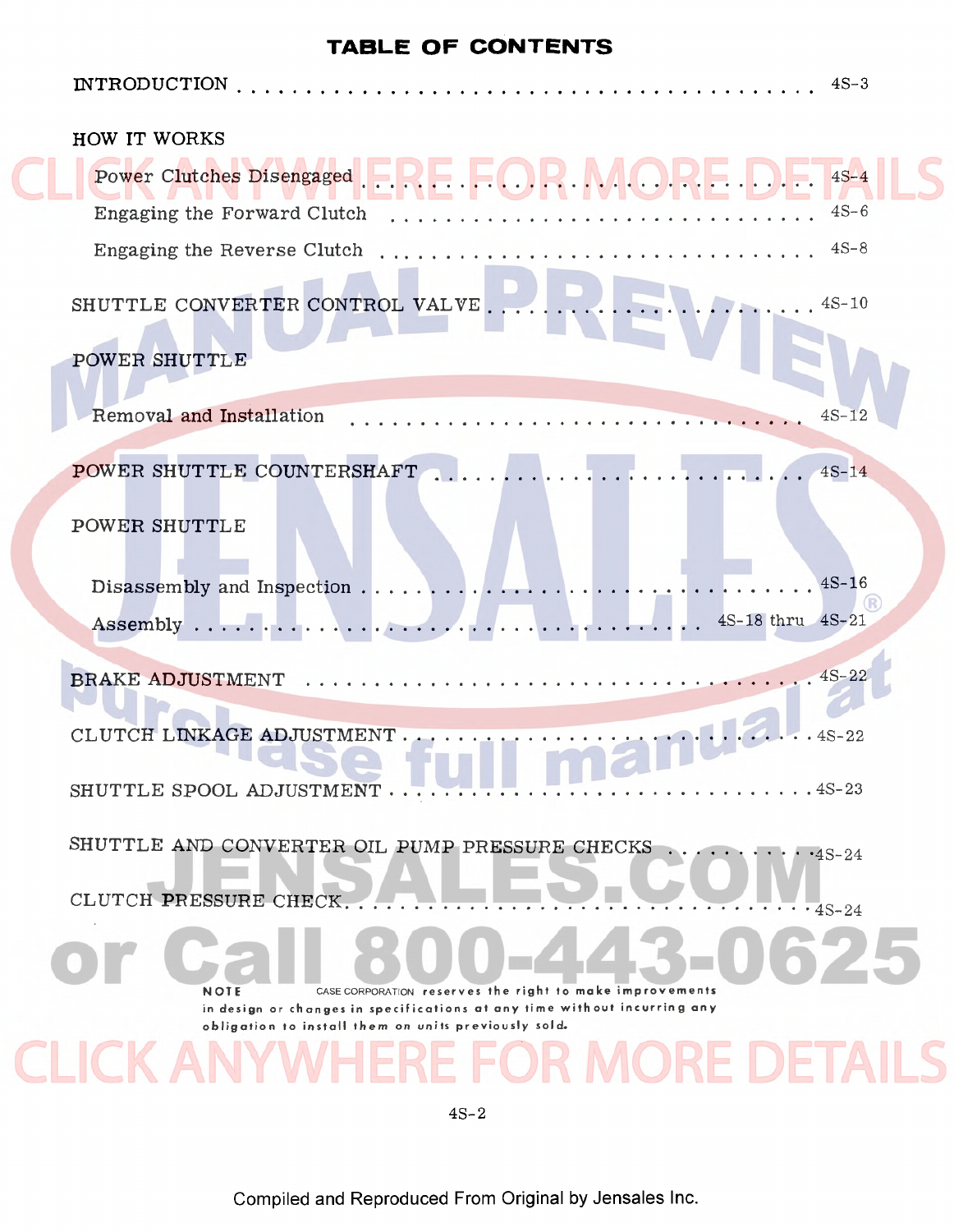$\overline{C}$ 

| <b>INTRODUCTION</b>                                                                                                              | $4S-3$           |
|----------------------------------------------------------------------------------------------------------------------------------|------------------|
| HOW IT WORKS<br>Power Clutches Disengaged<br>Engaging the Forward Clutch                                                         | $4S-4$<br>$4S-6$ |
| Engaging the Reverse Clutch                                                                                                      | $4S-8$           |
| SHUTTLE CONVERTER CONTROL VALVE                                                                                                  | $4S - 10$        |
| POWER SHUTTLE                                                                                                                    |                  |
| Removal and Installation                                                                                                         | $4S - 12$        |
| POWER SHUTTLE COUNTERSHAFT                                                                                                       | $4S-14$          |
| POWER SHUTTLE                                                                                                                    | $4S - 16$        |
|                                                                                                                                  |                  |
|                                                                                                                                  |                  |
| CLUTCH LINKAGE ADJUSTMENT                                                                                                        |                  |
| SHUTTLE SPOOL ADJUSTMENT                                                                                                         | $.4S-23$         |
| SHUTTLE AND CONVERTER OIL PUMP PRESSURE CHECKS                                                                                   | $.4S - 24$       |
| CLUTCH PRESSURE CHECK                                                                                                            | $.4S-24$         |
| <b>NOTE</b><br>The<br>CASE CORPORATION reserves the right to make improvements                                                   |                  |
| in design or changes in specifications at any time without incurring any<br>obligation to install them on units previously sold. |                  |
|                                                                                                                                  |                  |

48-2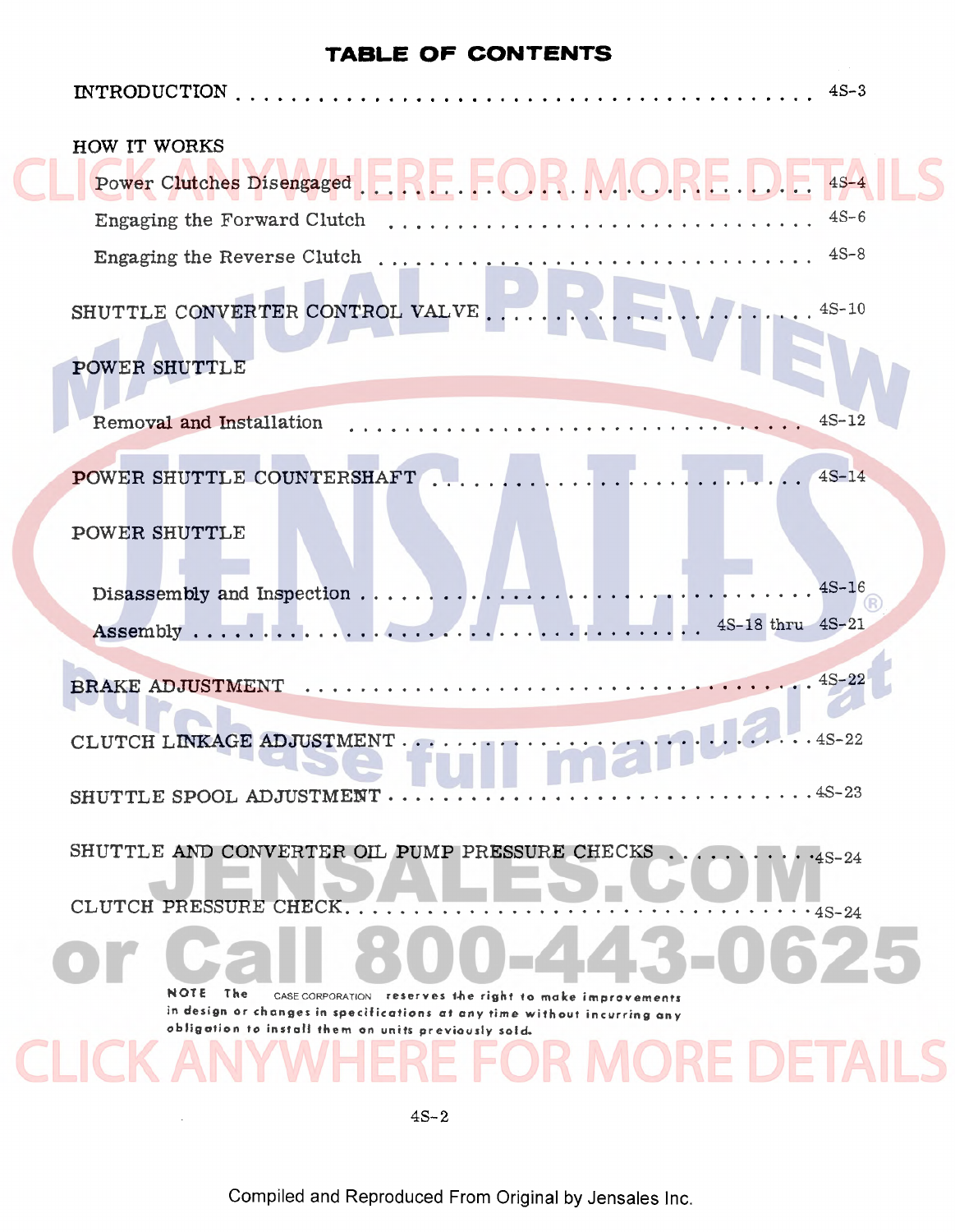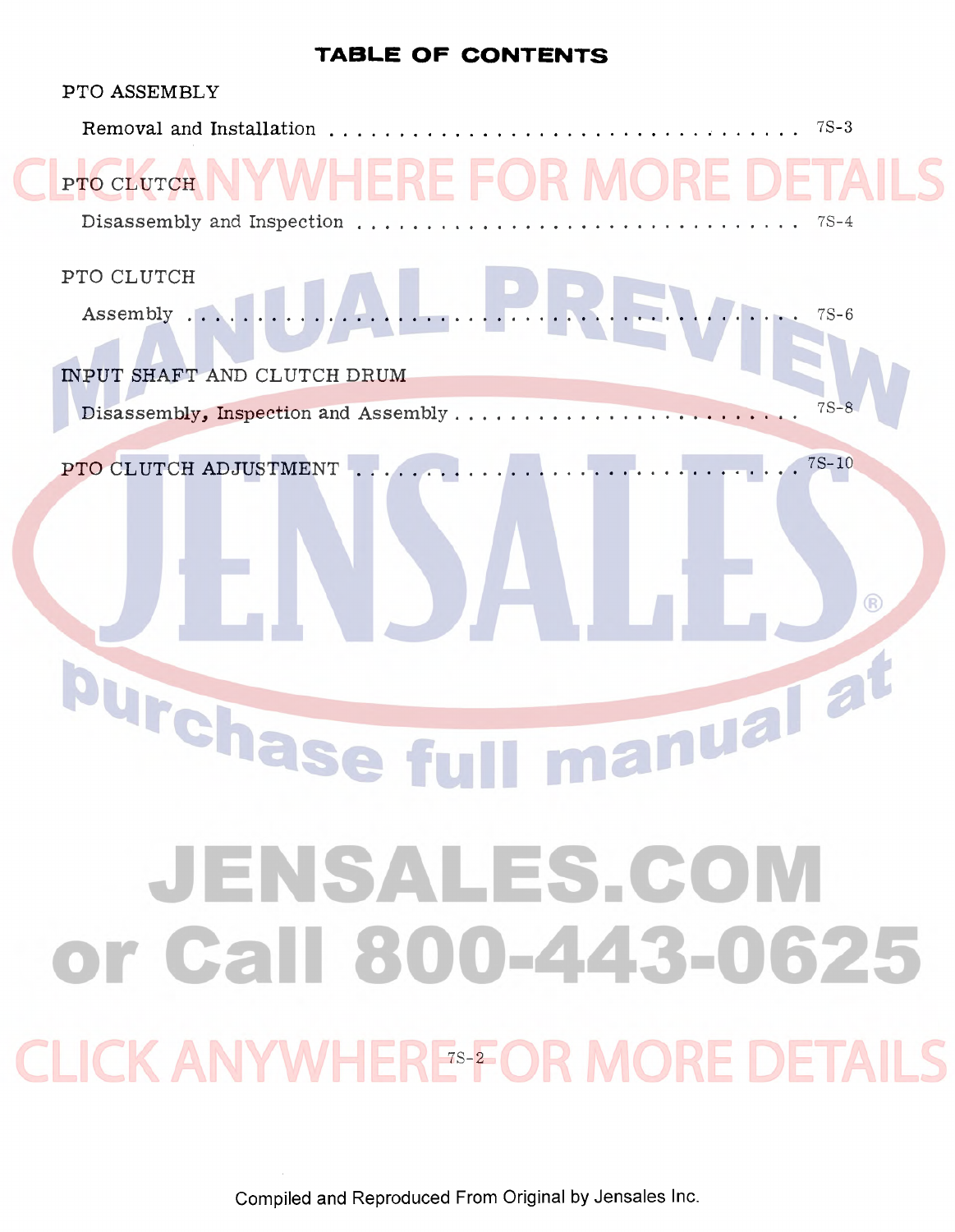| INTRODUCTION.                                                                                                                                                                                                                         |
|---------------------------------------------------------------------------------------------------------------------------------------------------------------------------------------------------------------------------------------|
| HOW IT WORKS NIVWHERE FOR                                                                                                                                                                                                             |
|                                                                                                                                                                                                                                       |
|                                                                                                                                                                                                                                       |
|                                                                                                                                                                                                                                       |
| SPLITTING AND REMOVAL $\ldots \ldots \ldots \ldots \ldots \ldots \ldots \ldots \ldots \ldots \ldots \ldots \ldots$                                                                                                                    |
|                                                                                                                                                                                                                                       |
| TORQUE CONVERTER PRESSURE CHECK<br>$\cdots \cdots \cdots x-16$<br>$\left( \mathsf{R}\right)$                                                                                                                                          |
| nual at<br><b>Urchase</b>                                                                                                                                                                                                             |
| JENSALES.C<br>$\left(\begin{array}{c} 0 \\ 0 \end{array}\right)$                                                                                                                                                                      |
| <b>-44350625</b><br>NOTE The<br>CASE CORPORATION reserves the right to make improvements<br>in design or changes in specifications at any time without incurring any<br>obligation to install them on units previously sold.<br>VHFRE |
|                                                                                                                                                                                                                                       |

 $X-2$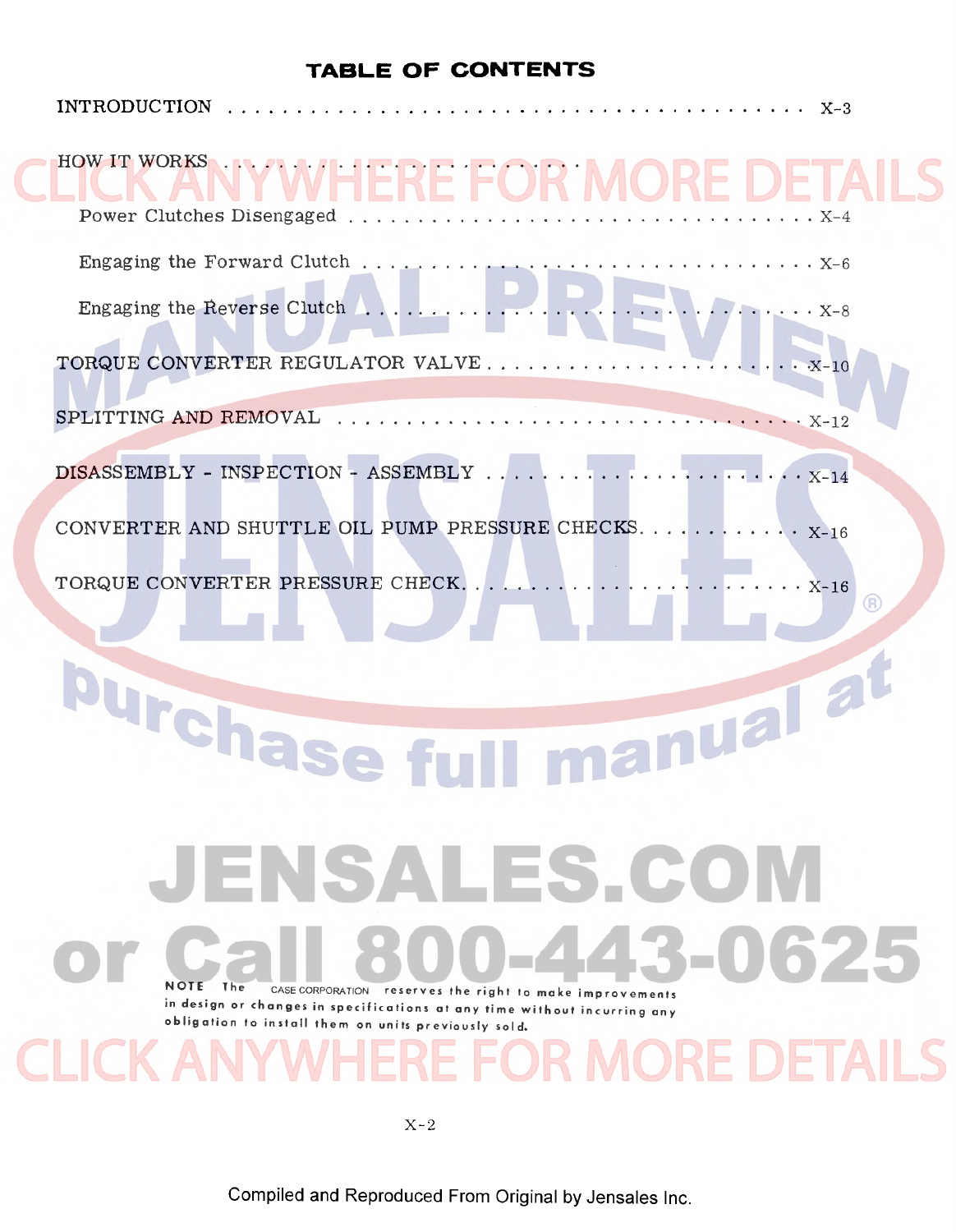| HOW IT WORKS NYWHERE FOR MORE DETA                                                                                |                             |
|-------------------------------------------------------------------------------------------------------------------|-----------------------------|
|                                                                                                                   |                             |
| Engaging the Forward Clutch $\ldots \ldots \ldots \ldots \ldots \ldots \ldots \ldots \ldots \ldots \ldots \ldots$ |                             |
|                                                                                                                   |                             |
| SPLITTING AND REMOVAL                                                                                             |                             |
|                                                                                                                   |                             |
|                                                                                                                   |                             |
|                                                                                                                   | $\left( \widehat{R}\right)$ |
| manual at<br><b>Urchase fr</b>                                                                                    |                             |

**NOTE** The CASE CORPORATION 'eserves the right to make improvements in design or changes in specifications at any time without incurring any obligation to install them on units previously sold.

JENSALES.CON

### DETAILS

525

X-2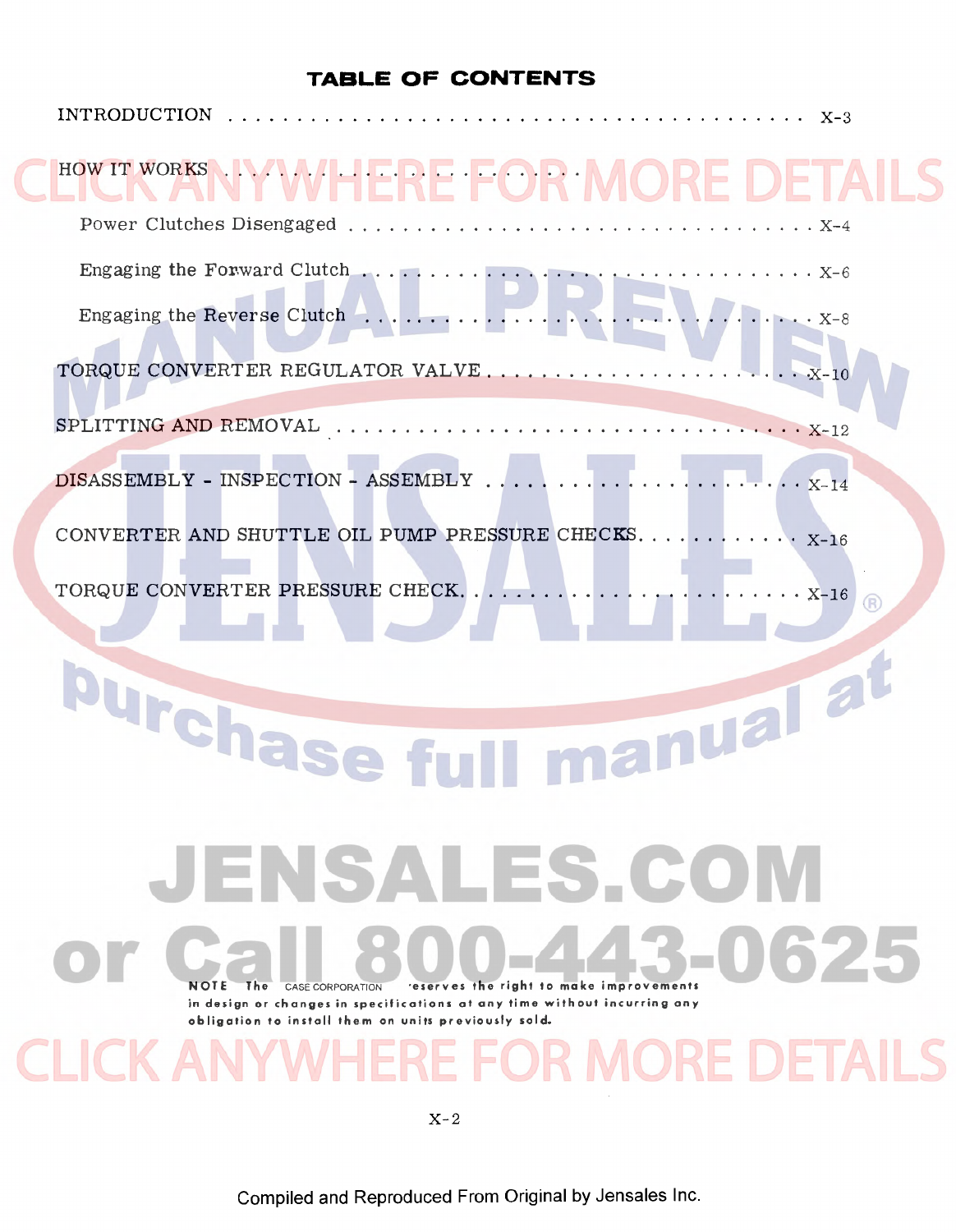| <b>INTRODUCTION</b>                                                                                                                                                                                                                                                                                                                                                                                                                      |
|------------------------------------------------------------------------------------------------------------------------------------------------------------------------------------------------------------------------------------------------------------------------------------------------------------------------------------------------------------------------------------------------------------------------------------------|
| Section F contains the specifications and wiring diagrams necessary to diagnose and make<br>minor adjustments on the electrical components on the Case Wheel Tractors.<br>All major adjustments and overhaul of electrical components should be performed by an<br>Authorized Electrical Service Station (Delco-United Motors Service or Auto-Lite Service<br>Stations) where specialized equipment and trained personnel are available. |
| DO NOT ATTEMPT EVEN MINOR ELECTRICAL ADJUSTMENTS WITHOUT THE AID OF<br>PROPER TEST EQUIPMENT                                                                                                                                                                                                                                                                                                                                             |

**II.T£** Gas engines before Serial No. 8233766 and Diesel engines before Serial No. 8232882 used a positive grounded system. These Serial Numbers and after use a negative grounded system.

 $\binom{R}{R}$ 

![](_page_26_Picture_3.jpeg)

### **BATTERY SERVICE AND INSPECTION**

**IMPORTANT** Working with storage batteries all exposed metal surfaces are "live". Never lay a metal object on top of a battery as a short circuit may result. Sparks or open flame must be kept away from batteries due to the presence of explosive gas in and around the batteries while they are being charged or in use.

The sulfuric acid or electrolyte present in a battery is very harmful to your eyes, skin and clothing. If contact is made with it, wash it with a weak solution or baking soda and water. This will neutralize the acid.

### **Visual Inspection**

Check the battery terminals and cables for dirty or corroded conditions which will cause high resistance, resulting in undercharged batteries and very poor cranking speed.

The battery tray, holdown terminals and cable ends must be cleaned when contaminated with balting soda and water. This will help to prevent self discharge of batteries. After cleaning and drying a thin coating of vasoline, light cup grease or paint will help prevent contamination.

A cracked or leaking battery case will let the electrolyte leak out and cause damage to the equipment, a battery in this condition should be replaced. When just the top sealing compound is leaking the battery can be resealed.

Vent holes in the filler caps should always be kept open to let the battery gases escape. Never remove battery caps except to add water.

The electrolyte level should be checked each week. Never let the level drop to a point where the plates are exposed. Pure or distilled water should only be added when the electrolyte level is low. DO NOT OVERFILL, refer to Figure F-l.

Normal water consumption would be approximately 1 oz. every 60 hours of operation. If it is greater, either the case is leaking or regulator is overcharging and must be adjusted.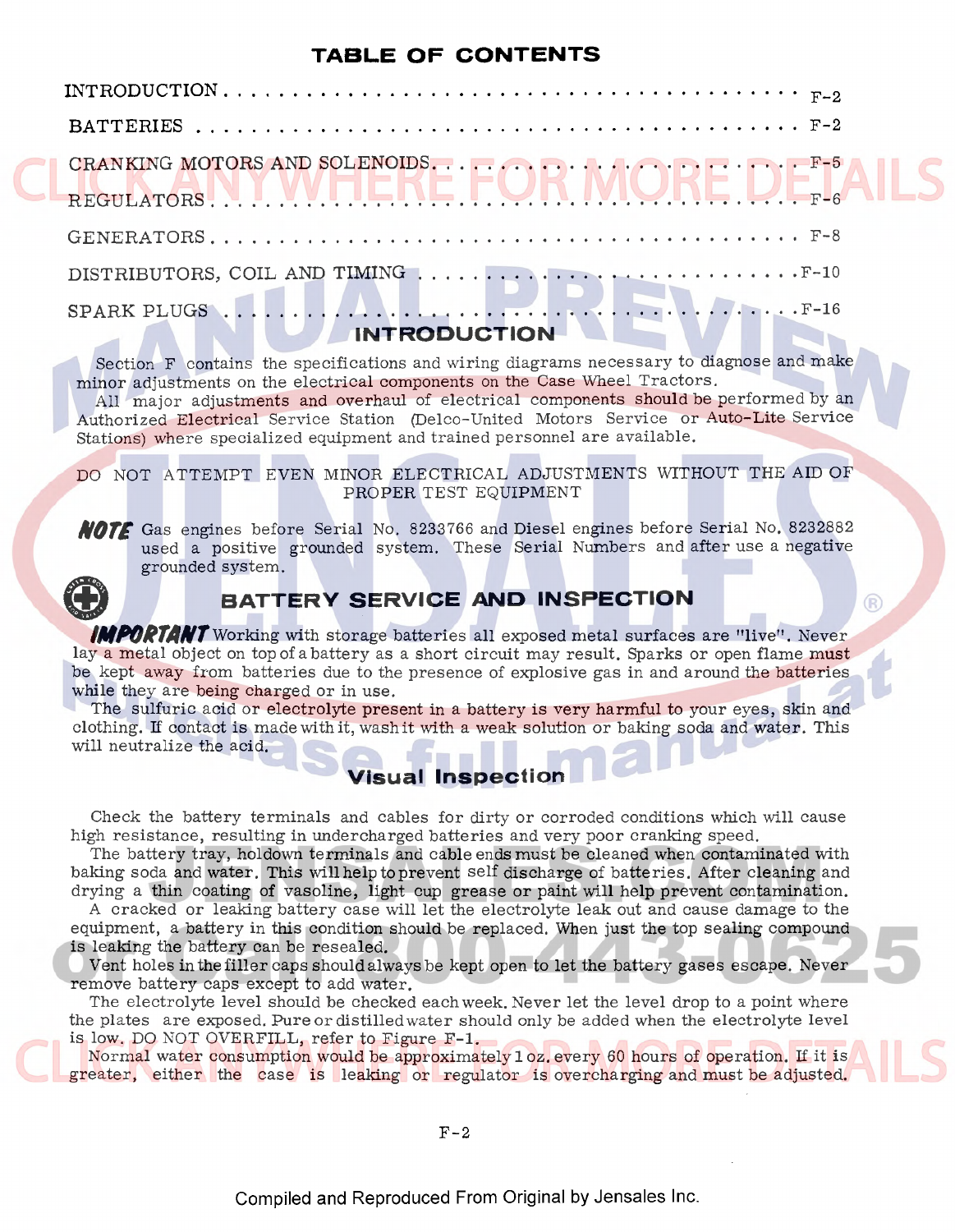### **Section**

### **CLICK ANYWHERES SR MORE DETAILS**

DISTRIBUTOR IGNITION SYSTEMS

MA

Rac. Form 9-74625

### OF CONTENTS

 $\circledR$ 

| Distributors, Introduction Maria Lawrence CONTENTS Distributors, Introduction |
|-------------------------------------------------------------------------------|
|                                                                               |
|                                                                               |
|                                                                               |
|                                                                               |
|                                                                               |
|                                                                               |
|                                                                               |
|                                                                               |
|                                                                               |
|                                                                               |
|                                                                               |
|                                                                               |
|                                                                               |
|                                                                               |

**VHERE FOR MORE DETAIL**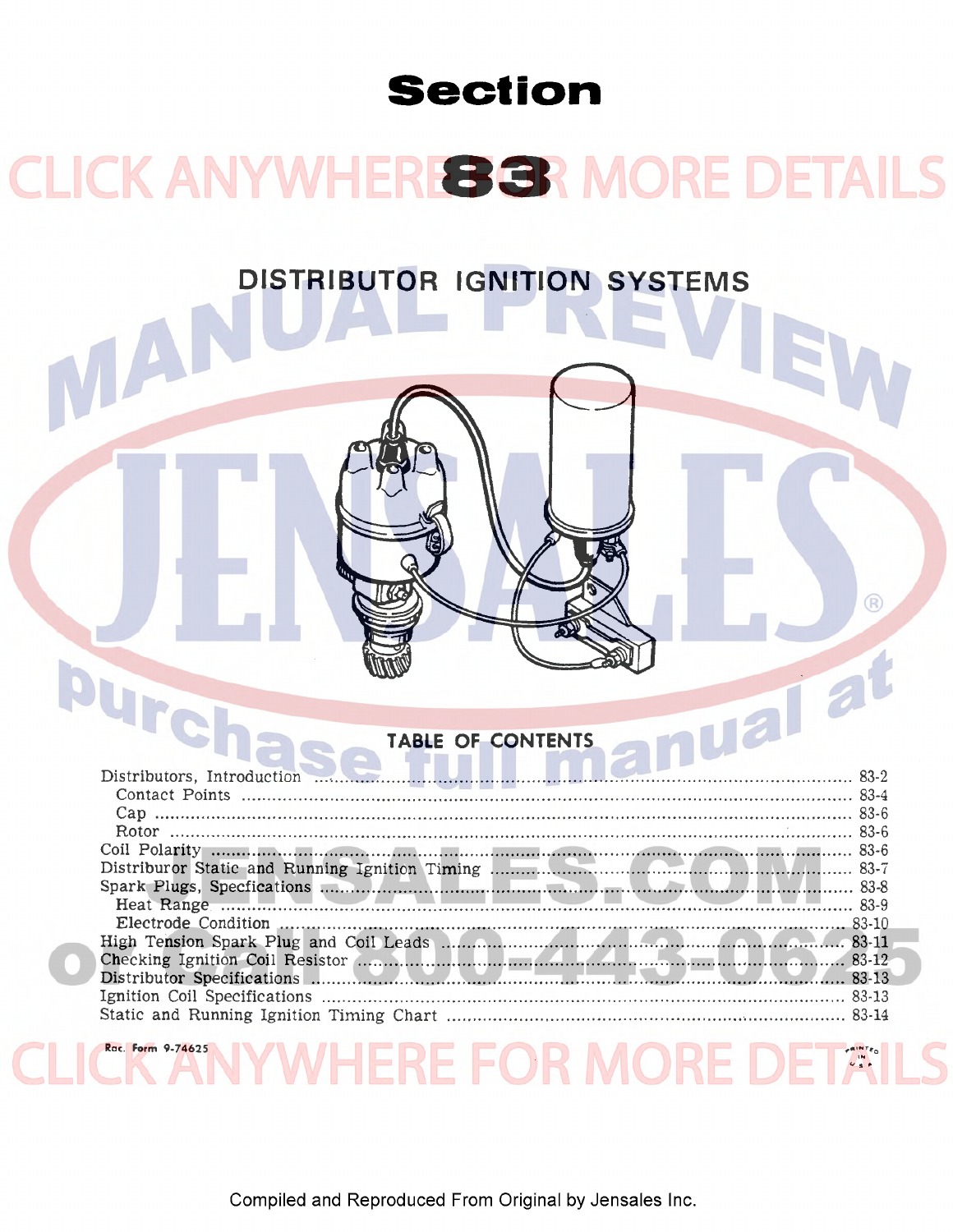### **Section CLICK ANYWHER8012 MORE DETAILS**

**[STARTING OR CRANKING MOTORS](http://www.jensales.com/products/case-580-tractor-loader-backhoe-service-manual.html)** 

### **T ABLE OF CONTENTS**

 $\Theta$ 

 $\circledR$ 

| Starter No Load Test Manuel Manuel Manuel Manuel Manuel Manuel Manuel 1991-4 |  |
|------------------------------------------------------------------------------|--|
|                                                                              |  |
|                                                                              |  |
|                                                                              |  |
|                                                                              |  |
|                                                                              |  |
|                                                                              |  |
|                                                                              |  |
|                                                                              |  |
|                                                                              |  |

Rac. 9-75366

CASE CORPORATION

**Purchas**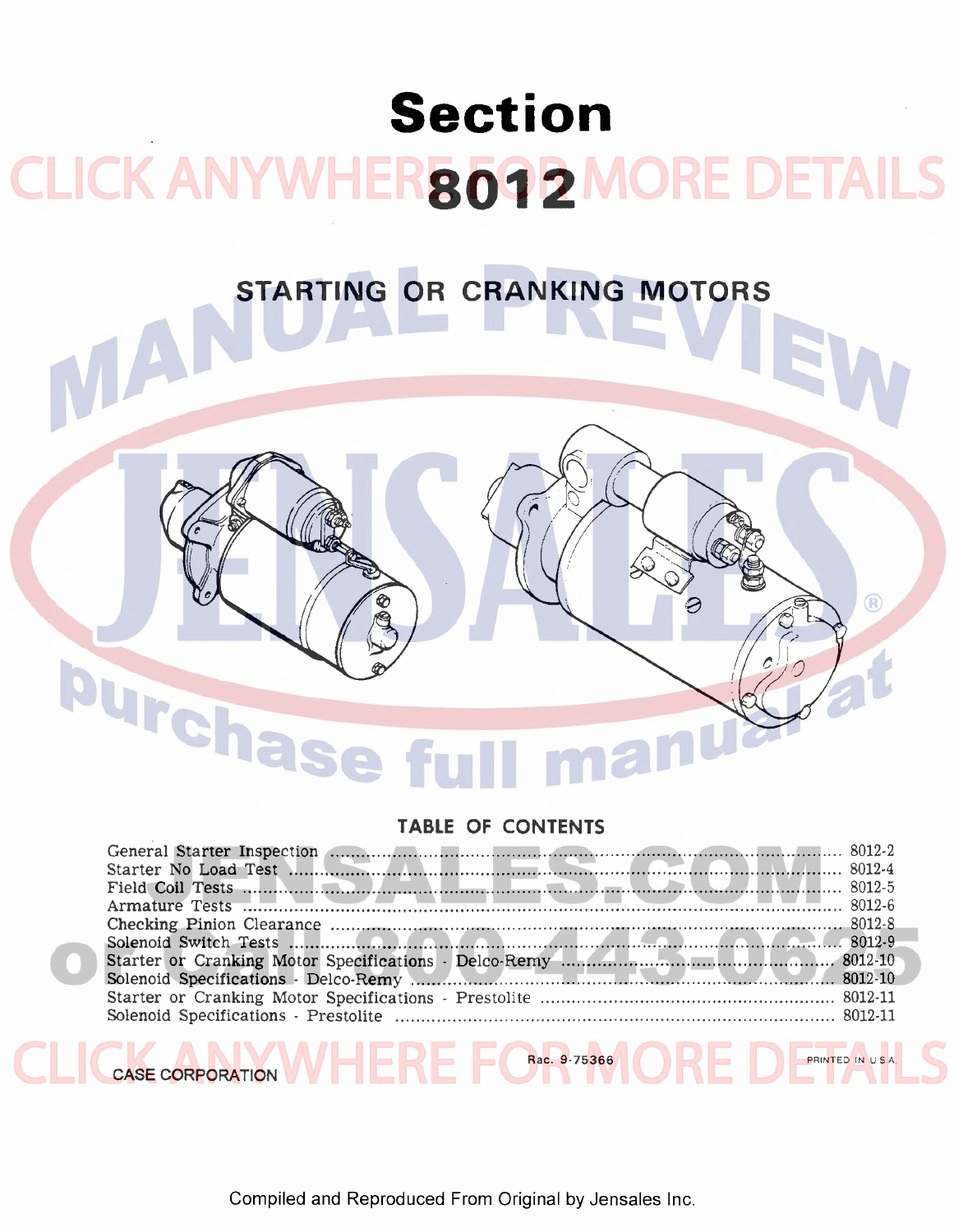### **Section CLICK ANYWHER5094** *AORE DETAILS*

**[PRESTOLITE ALTERNATOR SYSTEMS](http://www.jensales.com/products/case-580-tractor-loader-backhoe-service-manual.html)** 

### **T ABLE OF CONTENTS**

 $\circledR$ 

| Regulator Output Test New York 1980 and 2014.9                                        |  |
|---------------------------------------------------------------------------------------|--|
|                                                                                       |  |
| Alternator Specifications Material Communications and the South of the South South 11 |  |
|                                                                                       |  |
|                                                                                       |  |

CASE CORPORATION WELL RACE 9-75399 NORE DE PRINTED IN U.S.A.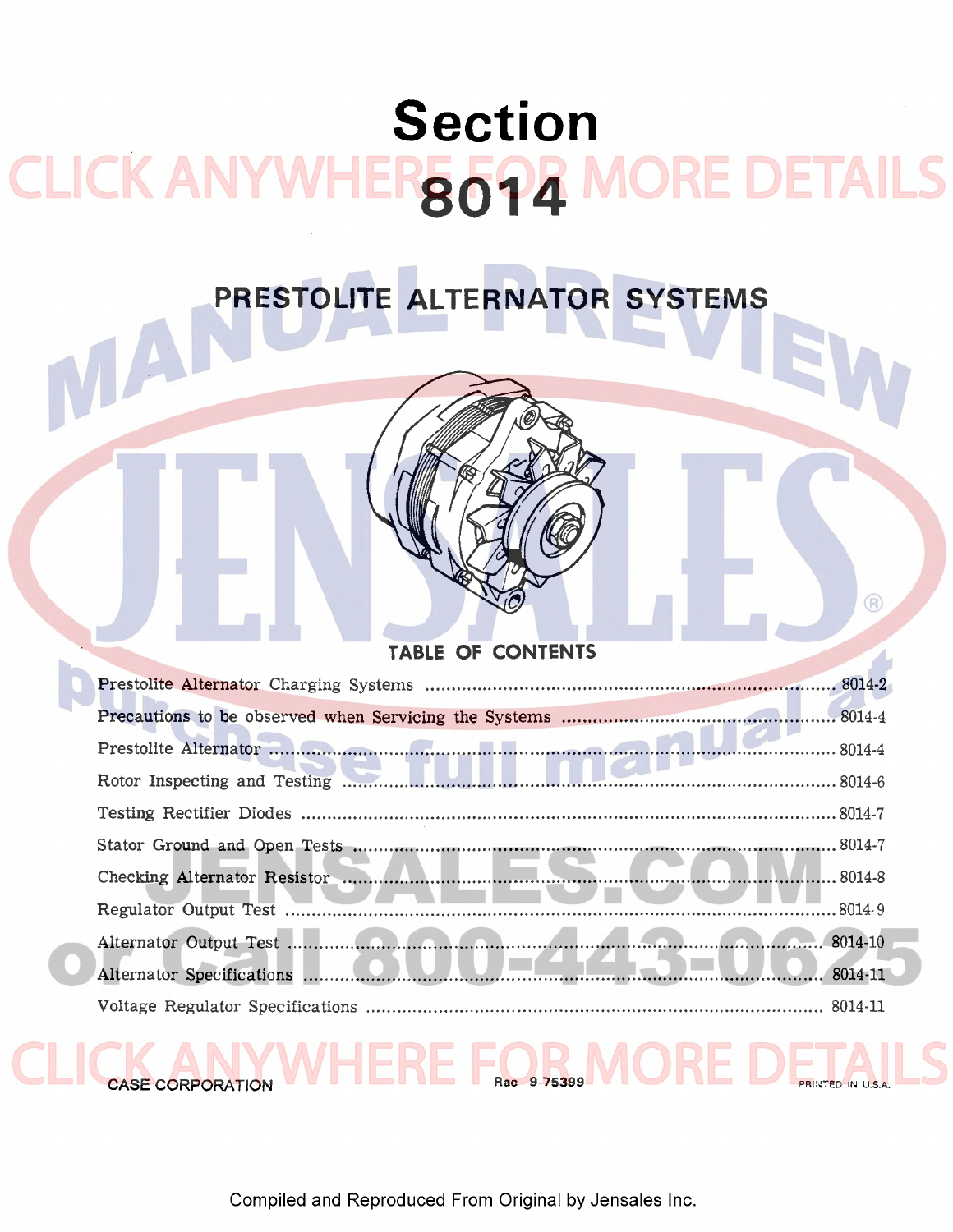| HYDRAULIC SPECIFICATIONS                            |                |
|-----------------------------------------------------|----------------|
| LOADER HYDRAULICS WITH DROTT BUCKET                 |                |
| LOADER HYDRAULICS WITH DUAL CYLINDER 4-in-1 BUCKET  |                |
|                                                     |                |
| CHECKING AND ADJUSTING MAIN RELIEF VALVE SETTING  7 |                |
|                                                     |                |
|                                                     |                |
|                                                     | 8 <sup>8</sup> |
|                                                     | 9              |
|                                                     |                |
|                                                     |                |
|                                                     | 11             |
|                                                     | 11             |
|                                                     | 13             |
|                                                     | (R)            |
|                                                     |                |
| Clam Cutting Edge Removal and Replacement           | 14             |
|                                                     | 16             |
|                                                     | 16             |
| Blade Cutting Edge Removal and Replacement          | 16             |
| HYDRAULIC SYSTEM                                    | 18             |
| Reservoirs                                          | 18             |
| Hydraulic System Filter                             | 19             |
| Cleaning Hydraulic System                           | 19             |
| LUBRICATION                                         | 21             |
| Lubrication Points                                  | 21             |
| Recommended Lubricant                               | 21             |

 $\mathcal{L}_{\mathcal{L}}$ 

 $\hat{\boldsymbol{\beta}}$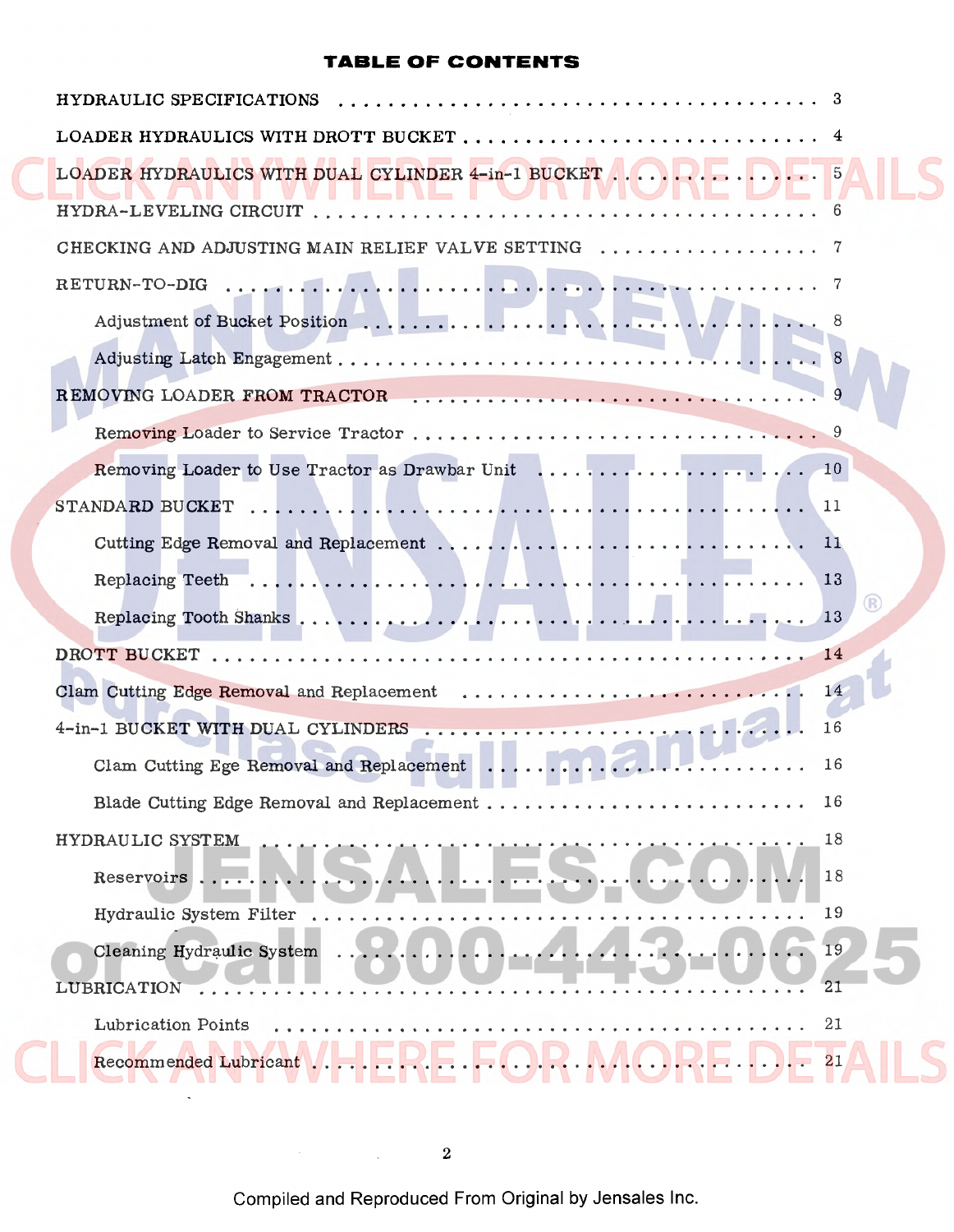| HYDRAULIC DIAGRAM FOR HYDRAULIC EXTENDABLE BACKHOE  4                                                                                                                                                                                                         |  |
|---------------------------------------------------------------------------------------------------------------------------------------------------------------------------------------------------------------------------------------------------------------|--|
|                                                                                                                                                                                                                                                               |  |
|                                                                                                                                                                                                                                                               |  |
|                                                                                                                                                                                                                                                               |  |
|                                                                                                                                                                                                                                                               |  |
|                                                                                                                                                                                                                                                               |  |
|                                                                                                                                                                                                                                                               |  |
|                                                                                                                                                                                                                                                               |  |
|                                                                                                                                                                                                                                                               |  |
|                                                                                                                                                                                                                                                               |  |
|                                                                                                                                                                                                                                                               |  |
| UNCOUPLING BACKHOE FROM TRACTOR  12                                                                                                                                                                                                                           |  |
|                                                                                                                                                                                                                                                               |  |
|                                                                                                                                                                                                                                                               |  |
|                                                                                                                                                                                                                                                               |  |
| $\left( \mathsf{R}\right)$<br>REMOVAL AND INSTALLATION OF SWING TOWER  18                                                                                                                                                                                     |  |
|                                                                                                                                                                                                                                                               |  |
|                                                                                                                                                                                                                                                               |  |
|                                                                                                                                                                                                                                                               |  |
|                                                                                                                                                                                                                                                               |  |
| Antonio de la contra de la construcción de la construcción de la construcción de la construcción de la construcción de la construcción de la construcción de la construcción de la construcción de la construcción de la const<br>$26 - 29$<br>CONTROL TOWERS |  |
| EXPLODED VIEW OF BACKHOE WITH FABRICATED CYLINDER ANCHORS $\dots\dots\dots$                                                                                                                                                                                   |  |
| EXPLODED VIEW OF BACKHOE WITH CAST CYLINDER ANCHORS $\dots\dots\dots\dots31$                                                                                                                                                                                  |  |
| BOOM, DIPPER AND BUCKET HYDRAULICS WITH FABRICATED CYLINDER ANCHORS. 32                                                                                                                                                                                       |  |
| BOOM, DIPPER AND BUCKET HYDRAULICS WITH CAST CYLINDER ANCHORS  33                                                                                                                                                                                             |  |
| EXPLODED VIEW OF HYDRAULICALLY EXTENDABLE DIPPER ARM $\dots\dots\dots\dots34$                                                                                                                                                                                 |  |
| HYDRAULICS FOR EXTENDABLE DIPPER ARM $\ldots \ldots \ldots \ldots$<br>.35                                                                                                                                                                                     |  |
| EXPLODED VIEW OF STANDARD BACKHOE STABILIZERS AND MOUNTING FRAME 36                                                                                                                                                                                           |  |
| STANDARD BACKHOE SWING AND STABILIZER CYLINDER HYDRAULICS 37                                                                                                                                                                                                  |  |
| EXPLODED VIEW OF SIDE SHIFT MOUNTING FRAME                                                                                                                                                                                                                    |  |
| 39<br>SIDE SHIFT SWING, STABILIZER AND LOCKING CYLINDER HYDRAULICS<br>U.S. AND METRIC TORQUE SPECIFICATIONS                                                                                                                                                   |  |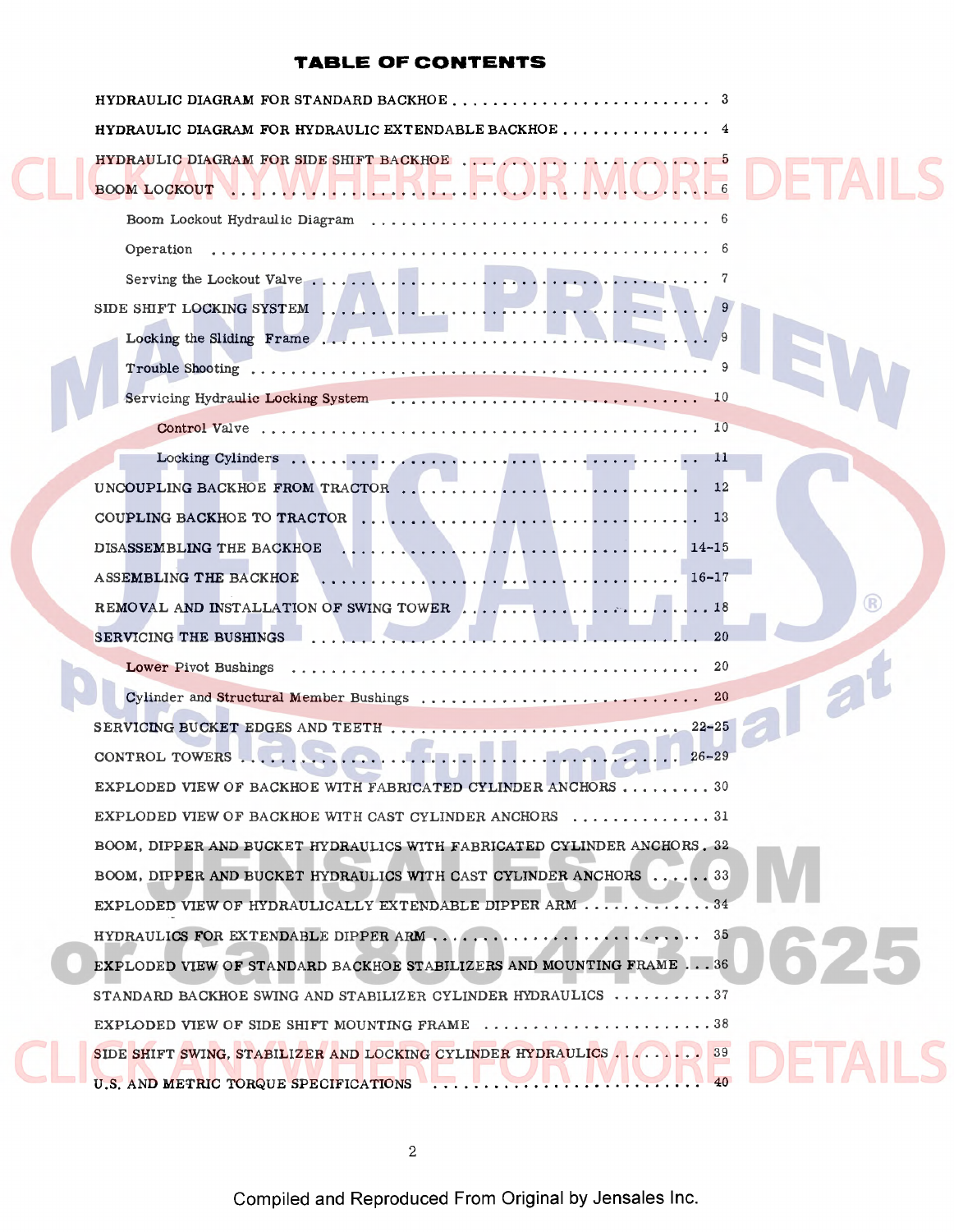|                                                       | 3                |
|-------------------------------------------------------|------------------|
|                                                       | 3                |
|                                                       |                  |
|                                                       |                  |
|                                                       | 5                |
|                                                       |                  |
|                                                       | 5                |
|                                                       |                  |
|                                                       | 6                |
|                                                       | $\overline{6}$   |
| Blade Cutting Edge Removal and Replacement            | -6               |
|                                                       | 8                |
|                                                       | 8<br>$\circledR$ |
|                                                       |                  |
|                                                       |                  |
|                                                       |                  |
|                                                       | $-11$            |
| Basic Hydraulics                                      | .12              |
| Lift, Hydra-Leveling and Tilt Cylinder Hydraulics  13 |                  |
|                                                       |                  |
|                                                       |                  |
|                                                       |                  |
| or Call 800-443-0625                                  |                  |
|                                                       |                  |
| <b>WHERE FOR MORE DETAIL</b>                          |                  |
|                                                       |                  |

 $\overline{\phantom{a}}$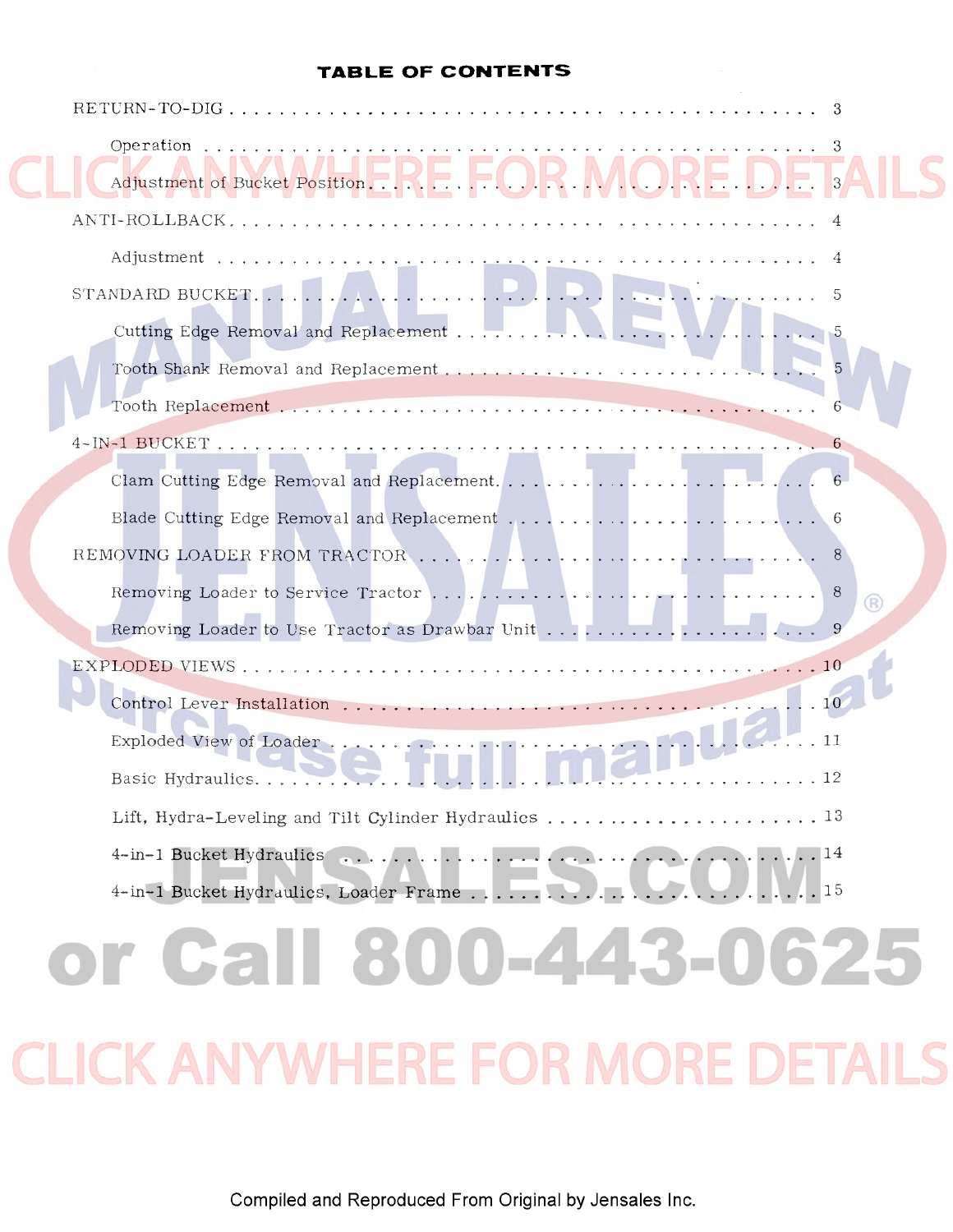| $3 - 5$                                                                                                                                                                                                                                                                                                                                                                                                                                                                                             |
|-----------------------------------------------------------------------------------------------------------------------------------------------------------------------------------------------------------------------------------------------------------------------------------------------------------------------------------------------------------------------------------------------------------------------------------------------------------------------------------------------------|
| MOLDBOARD<br>$1 + \frac{1}{2} + \frac{1}{2} + \frac{1}{2} + \frac{1}{2} + \frac{1}{2} + \frac{1}{2} + \frac{1}{2} + \frac{1}{2} + \frac{1}{2} + \frac{1}{2} + \frac{1}{2} + \frac{1}{2} + \frac{1}{2} + \frac{1}{2} + \frac{1}{2} + \frac{1}{2} + \frac{1}{2} + \frac{1}{2} + \frac{1}{2} + \frac{1}{2} + \frac{1}{2} + \frac{1}{2} + \frac{1}{2} + \frac{1}{2} + \frac{1}{2} + \frac{1}{2} + \frac{1}{2} + \frac$<br>LOGGING AND PALLET FORKS, NAME AND ADDRESS OF A LIBRAries of AND PALLET FORKS |
| 3 POINT HITCH                                                                                                                                                                                                                                                                                                                                                                                                                                                                                       |
| Removal                                                                                                                                                                                                                                                                                                                                                                                                                                                                                             |
| Installation                                                                                                                                                                                                                                                                                                                                                                                                                                                                                        |
| Checking and Adjusting Main Relief Valve Pressure Setting                                                                                                                                                                                                                                                                                                                                                                                                                                           |
| 3 Point Hitch Hydraulic Diagram, Loader/Backhoe Models                                                                                                                                                                                                                                                                                                                                                                                                                                              |
| 3 Point Hitch Hydraulic Diagram, Drawbar Models<br>10 <sup>°</sup>                                                                                                                                                                                                                                                                                                                                                                                                                                  |
| U.S. AND METRIC TORQUE SPECIFICATIONS<br>11<br>( R )<br>manual at<br>urchase                                                                                                                                                                                                                                                                                                                                                                                                                        |
| JENSALES.COM<br>or Call 800-443-0625                                                                                                                                                                                                                                                                                                                                                                                                                                                                |
| <b>CLICK ANYWHERE FOR MORE DETAILS</b>                                                                                                                                                                                                                                                                                                                                                                                                                                                              |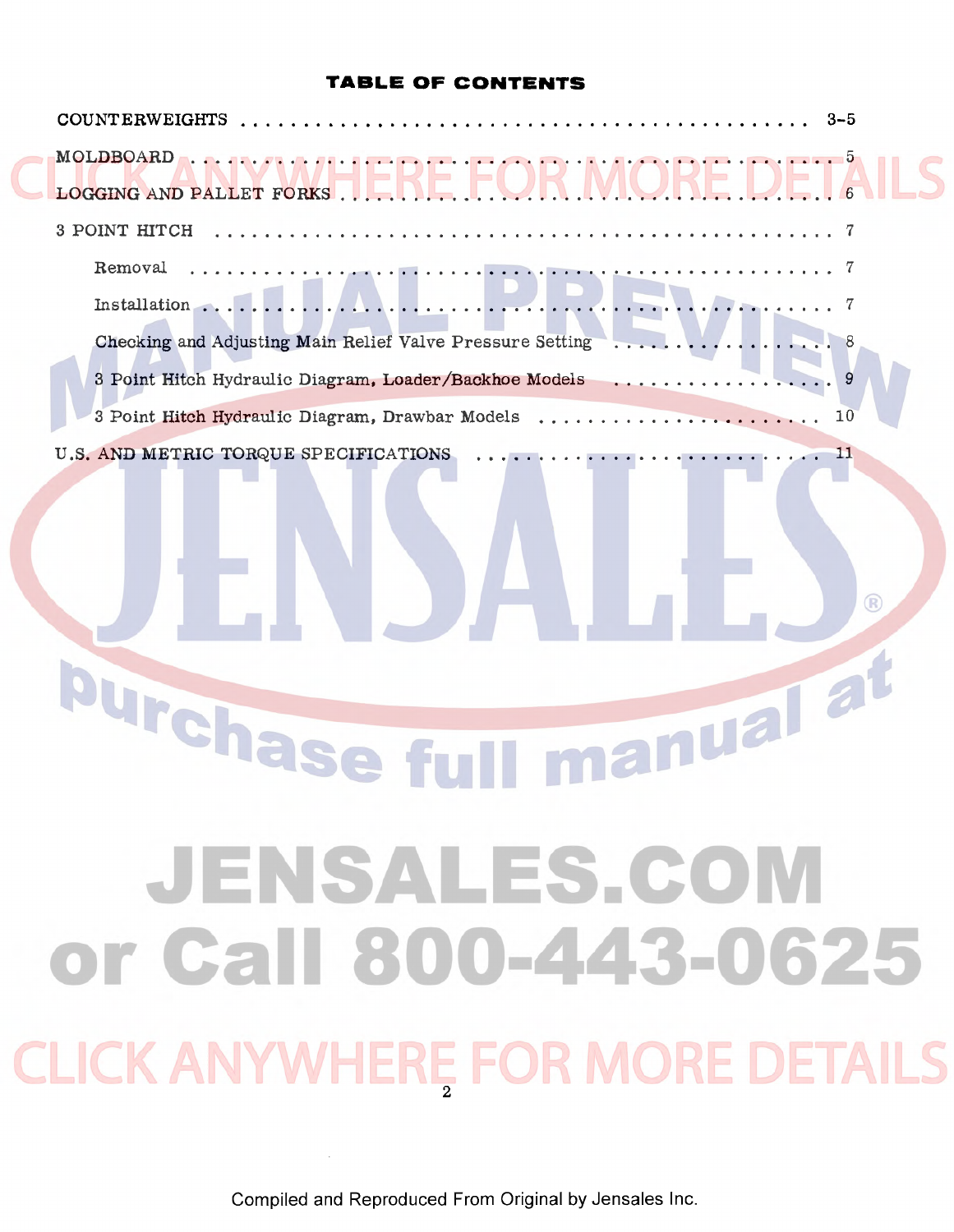| DEFINITION OF "RIGHT HAND, LEFT HAND, FRONT, REAR"  3                     |
|---------------------------------------------------------------------------|
|                                                                           |
|                                                                           |
|                                                                           |
|                                                                           |
|                                                                           |
|                                                                           |
|                                                                           |
|                                                                           |
|                                                                           |
|                                                                           |
|                                                                           |
|                                                                           |
|                                                                           |
|                                                                           |
|                                                                           |
|                                                                           |
|                                                                           |
|                                                                           |
|                                                                           |
|                                                                           |
|                                                                           |
| TESTING MAIN RELIEF VALVE WITH PRESSURE GAUGE  33                         |
|                                                                           |
|                                                                           |
|                                                                           |
| $\binom{R}{R}$                                                            |
|                                                                           |
|                                                                           |
|                                                                           |
|                                                                           |
|                                                                           |
|                                                                           |
|                                                                           |
|                                                                           |
|                                                                           |
|                                                                           |
|                                                                           |
|                                                                           |
| DISASSEMBLED VIEWS OF ATTACHMENTS AND TRACTOR COMPONENTS  54              |
|                                                                           |
|                                                                           |
|                                                                           |
|                                                                           |
| Lever Installation for Control Valve, Clutch, Shuttle, and Dual Range  56 |
|                                                                           |
|                                                                           |
|                                                                           |

### **CLICK ANYWHERE FOR MORE DETAILS**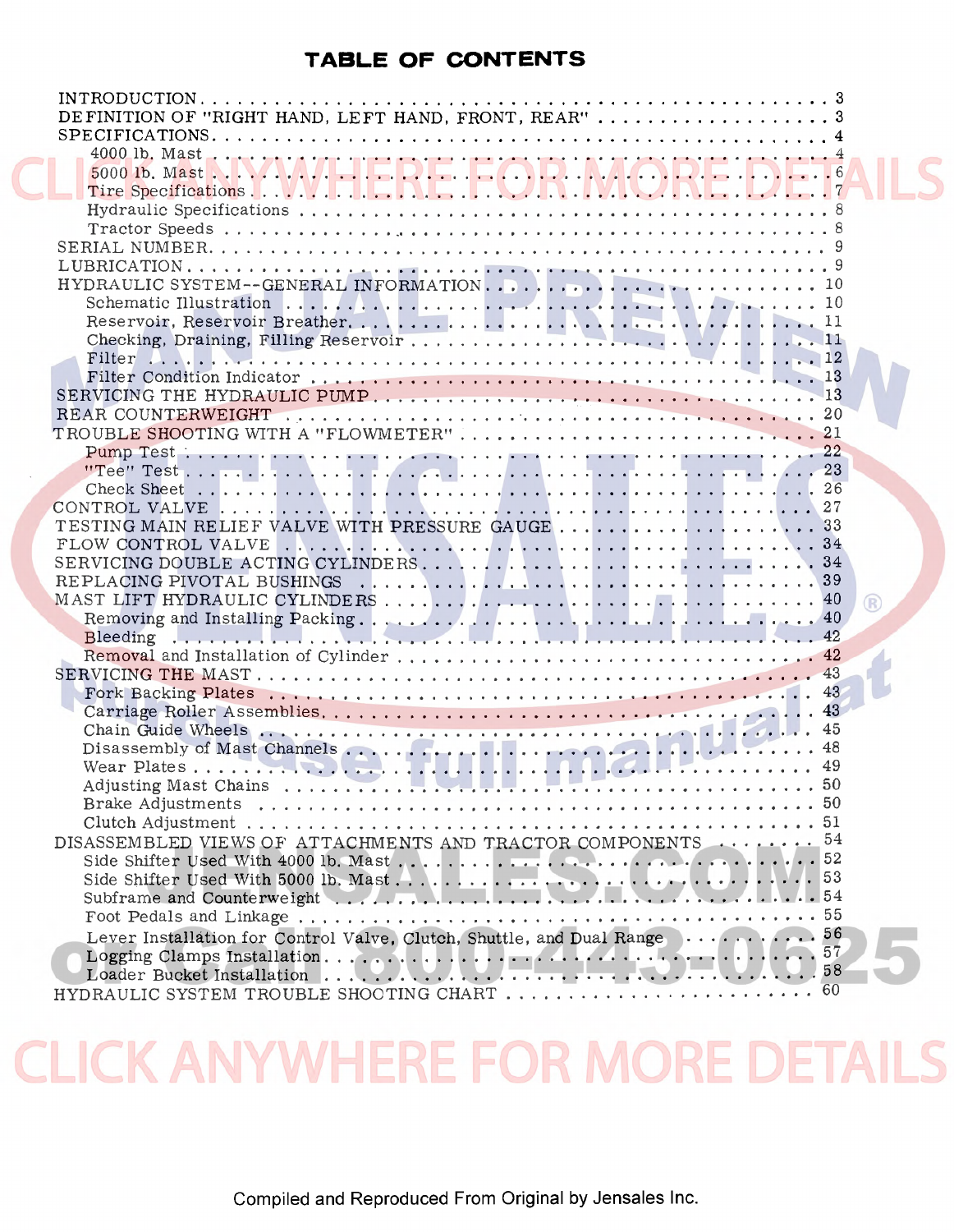### **Section 10** LICK ANYV  $)$  F **151**   $\mathbf{A}$ **HOW IT WORKS HYDROSTATIC POWER STEERING**  $\circledR$ **Durchase** manuala

![](_page_35_Figure_1.jpeg)

Rac. Form 9-80801